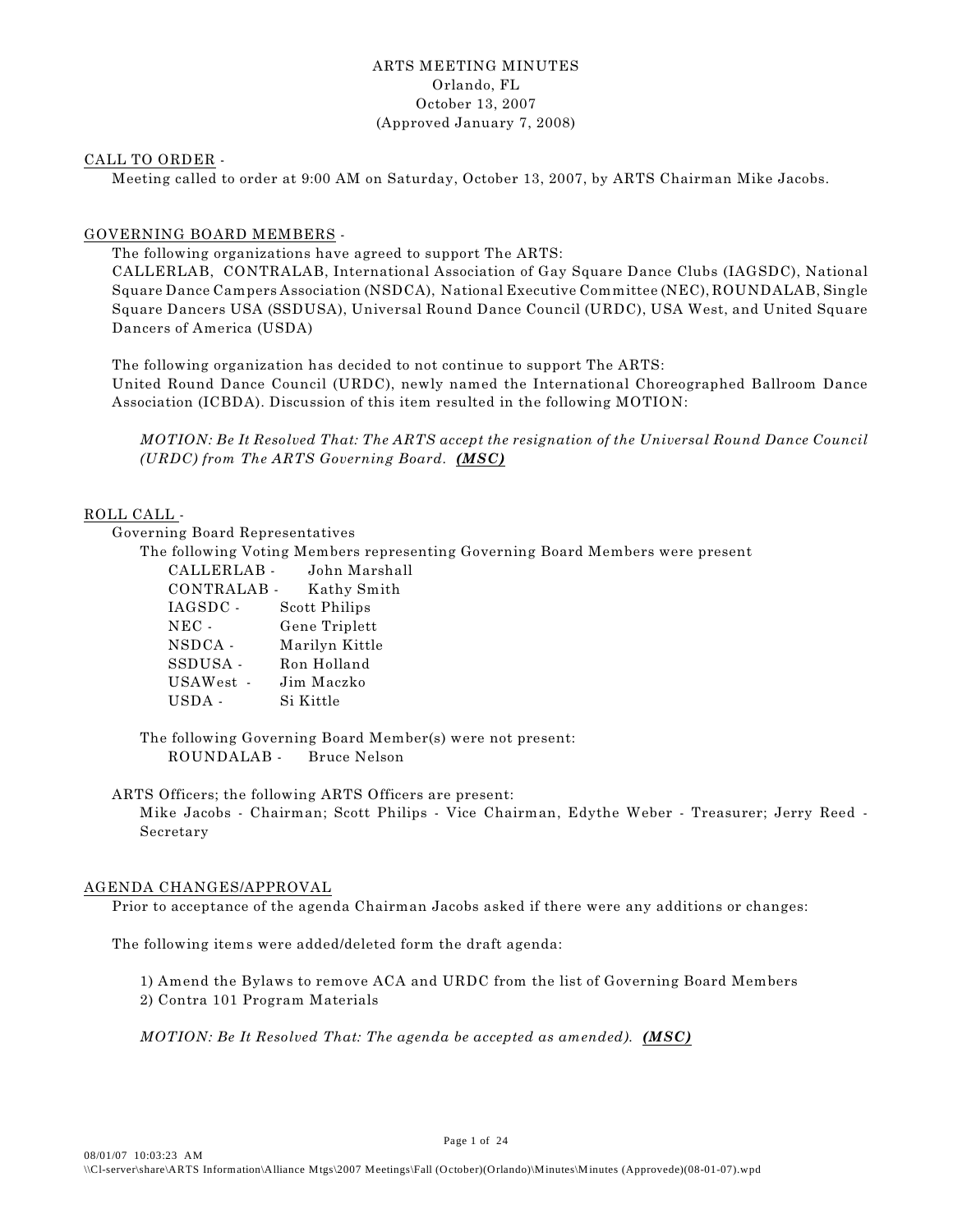#### WELCOME REMARKS -

Chairman Mike Jacobs welcomed everybody and thanked them for attending.

MISCELLANEOUS REPORTS - The following reports were presented:

#### Treasure Reports:

Finance Report - Edythe Weber, Treasurer, made the following reports:

> Current Finance Report (Attachment 1) Beginning Balance as of May 31, 2007 is \$18,837.63. The Balance on hand as of September 30, 2007 is \$19,237.24. Review and discussion of the Finance report resulted in the following MOTION:

> *MOTION: Be It Resolved That: The Finance Report dated September 30, 2007 be accepted for file. (MSC)*

Income & Expenses Report (June 1 - September 30, 2007)(Attachment 2)  $Income = $2.392.73$ Expenses =  $$1, 993.13$ Net Excess =  $$399.61$ 

Income & Expenses Report (October 2006 - September 2007) (Attachment 3)  $Income = $4.099.69$ Expenses = \$5,070.03 Net Loss =  $-$ \$ 970.34

#### Other Finance Matters -

Chairman Jacobs reported the following: (attachment 4)

The Playground Area Square And Round Dance Association, Inc. has disbanded and has made a contribution of \$10,000 to the ARTS. The Secretary will draft a letter for the Chairman's signature acknowledging this donation. Discussion of this item resulted in the following MOTION:

*MOTION: Be It Resolved That: The ARTS Governing Board extend Life Membership to the Playground Area Square And Round Dance Association, Inc. (MSC)* 

Gene & Connie Tripplett presented Chairman Jacobs a donation of \$1,000.00 from the  $56<sup>th</sup>$  National Square Dance Convention.

Edythe Weber, Treasurer, made the following reports Attachment 5)

ARTS Budget - (FYI) This item was tabled during the July 2007 meeting. Brief discussion of this item resulted in agreement that this item remain on the table.

 ARTS Pins - (FYI) This item concerns the sale status of the ARTS pins. The Treasurer provided a report.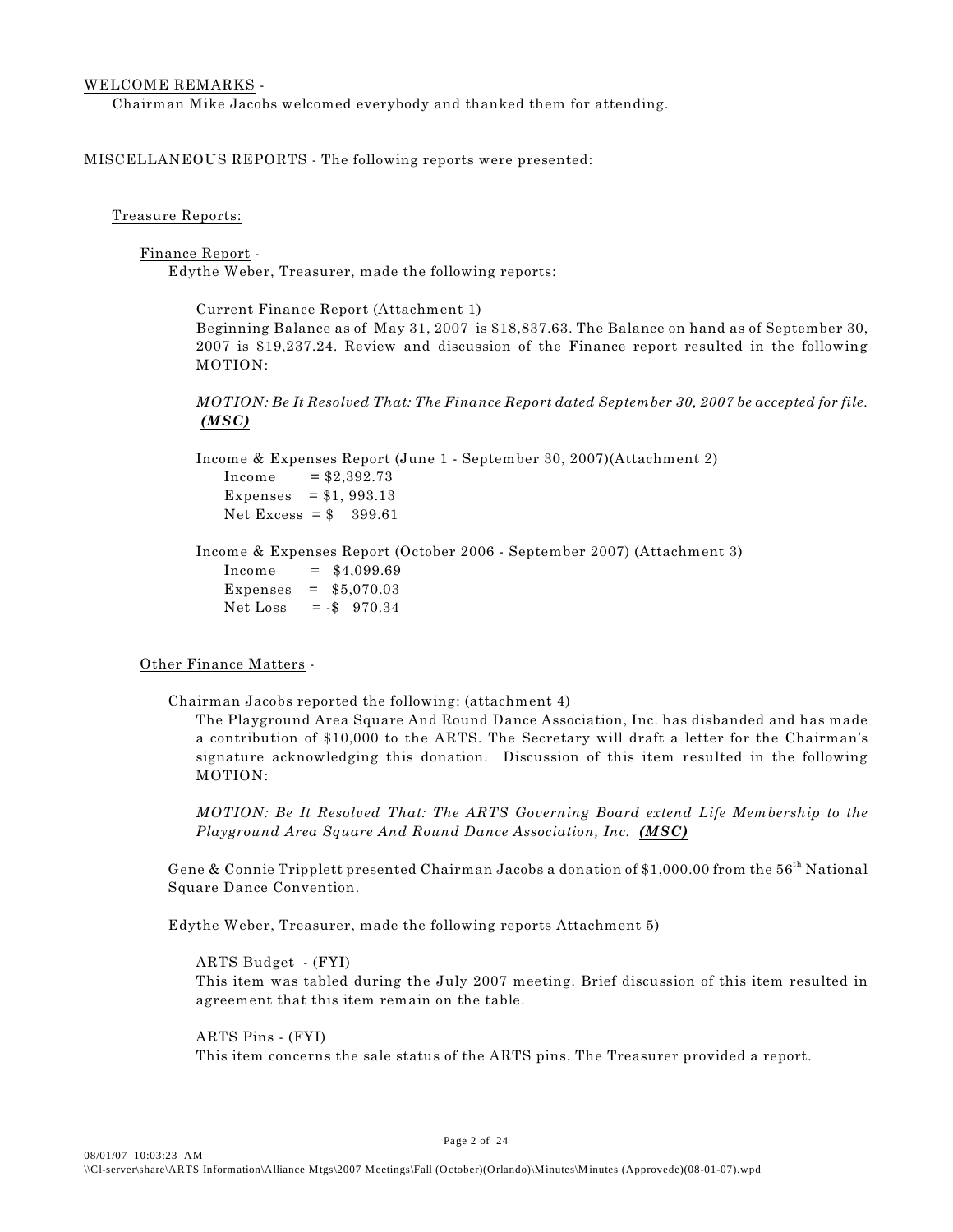Magnetic Signs - (FYI) This item concerns the sale status of the magnetic signs. The Treasurer provided a report.

T-Shirts & Caps - (FYI) This item concerns the sale of T-shirts & caps. The Treasurer provided a report.

Edythe Weber, Treasurer, reported on a "no loss" CD. Minimum to start is \$5,000. After six days cash may be withdrawn out, if needed, without penalty except for lost interest. Interest rate is 4.25%. Terms range from 28 days to 5 years. Discussion of this item resulted in the following MOTION:

*MOTION: Be It Resolved That: The ARTS establish two "no loss" CD's as follows: 1) One in the amount of \$5,000.00 for six months and 2) One in the amount of \$5,000.00 for one year. (MSC)*

Edythe Weber, Treasurer, will take this item for action

Reports from past meetings -

Copies of the minutes of the past meetings are available on the ARTS web site:

October 2002 (Cocoa Beach, FL); January 2003 (Washington, DC); Summer (June) 2003 ARTS Alliance Meeting (Oklahoma City, OK); Fall (October)2003 ARTS Planning Meeting (Orlando, FL); Spring (March) 2004 ARTS Meeting (Portland, OR); Summer (June) 2004 ARTS Meeting (Denver, CO); Fall (October)2004 ARTS Meeting (Orlando, FL); Spring (February) 2005 ARTS Meeting (San Antonio, TX); Summer (June) 2005 ARTS Meeting (Portland, OR); Fall (October) 2005 ARTS Meeting (Orlando, FL); April 2006 (Charlotte, NC); June 2006 (San Antonio, TX), October 2006 (Orlando, FL); March 2007 (Alexandria, VA); July 2007 (Charlotte, NC)

#### Confirm Actions by the ARTS Board & Officers Since the Last Meeting - (Attachment 6)

This item concerns a discussion and vote to confirm the actions taken by the ARTS Governing Board and the ARTS Officers since the July 2007 meeting. The attached list of these actions needs to be reviewed and confirmed. The following MOTION is submitted for consideration:

*MOTION: Be It Resolved That: The actions taken by the ARTS Governing Board and Officers since the July 2007 meeting be confirmed. (MSC)*

#### NSDC Information - (FYI)

#### 57<sup>th</sup> NSDC - Wichita, KS - (FYI)

Jim & Edythe Weber are the Education Chairman for the NSDC. We plan to present two seminars: 1) The Race Is On (the Future of ARTS and the Activity) is set for Thursday at 2:30 PM in room 2008 and 2) Ready, Set, Go (What Do You Expect from ARTS?) is set for Friday at 1:00 PM in room 208. Both seminars will be staffed by the ARTS Officers and Jim Maczko. The seminars are included in the Club Leadership program as an elective. The convention plans to publicize the seminars at the convention. We plan to have a display in the showcase.

 $58<sup>th</sup> NSDC$  - Long Beach, CA - (FYI)

We have not had any contact with the  $58<sup>th</sup> NSDC$  staff. We plan to present two seminars. Gene & Connie Triplett offered to contact the Education Chairman to establish contact with the ARTS Secretary. The ARTS Secretary will be contacting the  $58^{\text{th}}$  NSDC staff for to discuss our seminars. We also plan to have a display in the showcase.

#### $59<sup>th</sup> NSDC$  - Louisville, KY - (FYI)

We have had no contact with the  $59<sup>th</sup>$  NSDC staff. Gene & Connie Triplett offered to contact the Education Chairman to establish contact with the ARTS Secretary. We plan to present information/discussion seminars. We plan to have a display in the showcase.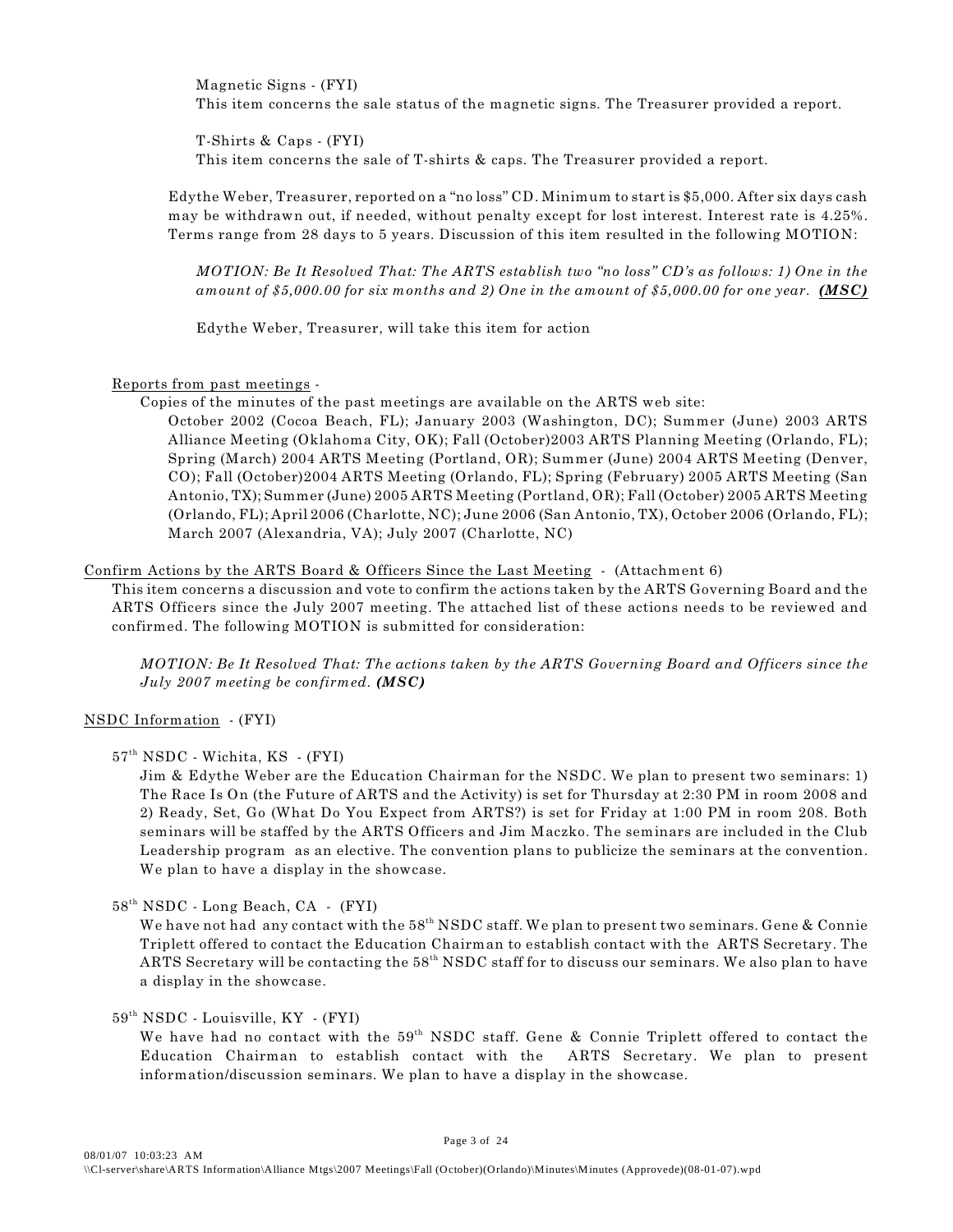$60<sup>th</sup> NSDC - Detroit, MI - (FYI)$ 

We have had no contact with the  $60<sup>th</sup>$  NSDC staff. We plan to present information/discussion seminars. Gene & Connie Triplett offered to contact the Education Chairman to establish contact with the ARTS Secretary. We plan to have a display in the showcase.

#### Publicity Ad-Hoc Committee - (Michael Streby, Chairman)

Members, Mike Jacobs, Tim Crawford, Calvin Campbell, and Carter Ackerman

#### Toll Free Telephone Number -

This item concerns the Toll Free Telephone Number intended to provide a source of information about dancing. We are receiving approximately three calls a month. Discussion of this item resulted in agreement that the number will be transferred to Cathy & Jeff Smith (CONTRALAB Rep). The Secretary will contact Michael & Kimberlee Streby and Cathy & Jeff to begin the transfer process.

#### Newsletter - (FYI)

This item concerns the ARTS Newsletter which has been published following each ARTS meeting to report the highlights of the meeting and other information as appropriate.

#### Video Projects - ARTS Publicity -

This item concerns production of a video which would be targeted to existing dancers to help publicize The ARTS, its goals, mission, and accomplishments. There has been little or no progress on production of this video. The issue of the video will be discussed further when there is more information.

This item also includes the PowerPoint presentation which has been created for this purpose. This presentation may be adequate to help publicize The ARTS to dancers. Jim Maczko sent the PowerPoint file to the Secretary and it was provided to the ARTS Reps. There has been discussion that video or audio would add to the presentation rather than a static PowerPoint file. Discussion of this item during the July 2007 ART meeting resulted in agreement that several Reps will use the PowerPoint presentation and provide information/reports at the October 2007 ARTS meeting. There were no reports at this meeting.

The ARTS Secretary will contact Tim Crawford and Jim Mayo to enlist their help with reviewing, editing, and adding an audio script to the PowerPoint presentation.

#### Publications - (FYI)

This item concerns a list of publications and contact information. Jim Weber, ARTS webmaster reported that the publications, as provided by Member Organizations, are listed on the ARTS web site. ARTS Reps are asked to notify Jim if the listing is complete or if additions or deletions are required.

#### ARTS Tri-Fold Information Brochures -

The brochure was reviewed and updated and 10,000 color copies were printed for the 56<sup>th</sup> NSDC in Charlotte. There has been discussion of creating and printing a large supply of a more generic verison of the brochure for distribution at places other than the NSDCs. This type generic brochure would be valid and useable for several years and could be used at the NSDCs and other places. Discussion included agreement that we will again distribute the the brochures for the  $57<sup>th</sup>$  NSDC in 2008. We need to discuss getting cooperation from the  $57<sup>th</sup>$  NSDC to distribute the brochures in the registration packages. Considerable discussion of this item resulted in the following MOTIONs:

*MOTION: Be It Resolved That: The ARTS information brochure for dancers be reviewed and updated and 25,000 color copies be printed (MSC)*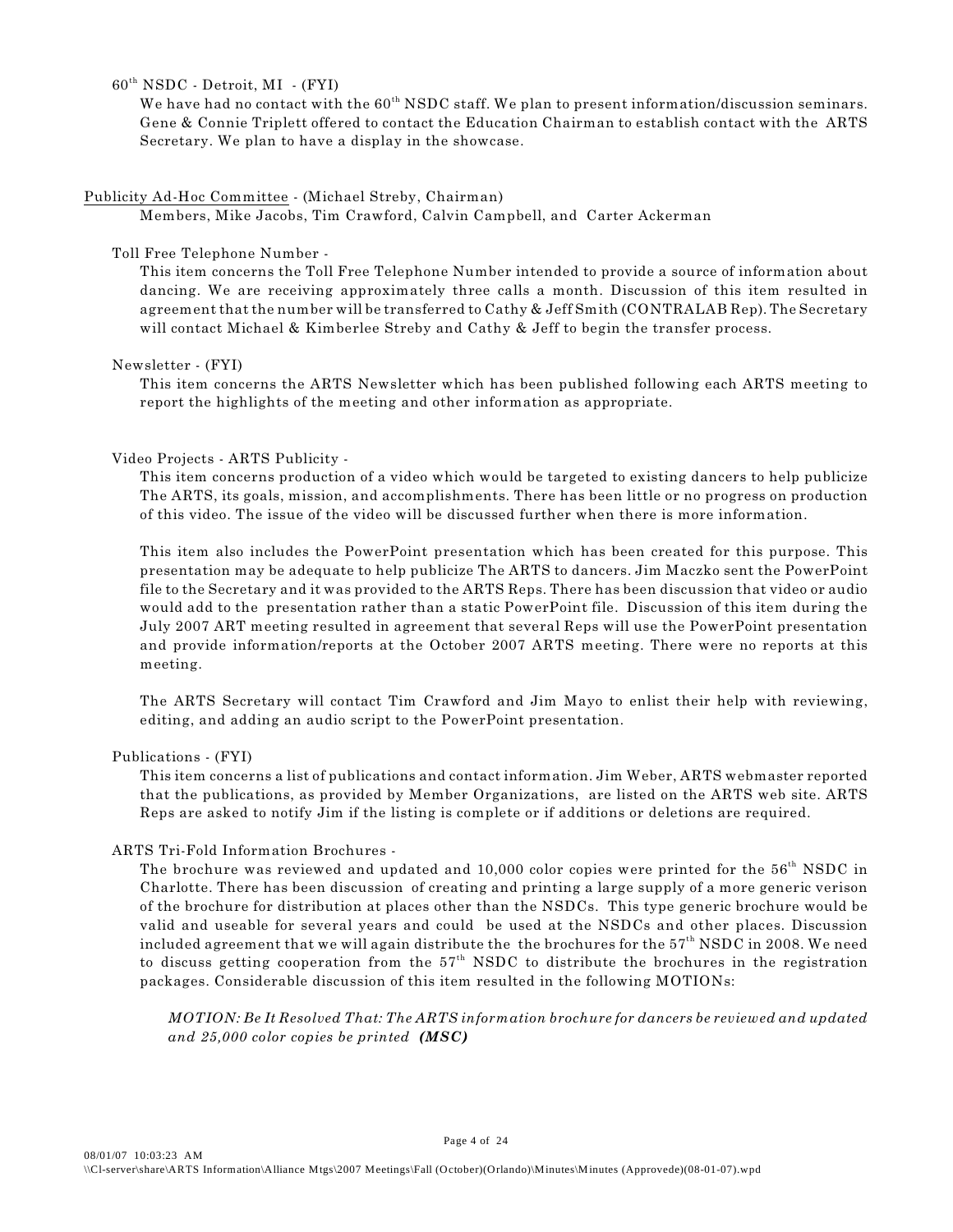Jim Maczko agreed to review and update the brochure to create a more generic brochure for this mass printing.

*MOTION: Be It Resolved That: An information brochure, designed to publicize all ARTS-Dance dance forms to non-dancer, be created to be presented, reviewed, and discussed at the Spring 2008 ARTS meeting (MSC)*

Gene & Connie Tripplett agreed to work on the draft for this information brochure.

Ask ARTS - (FYI)

Del Reed reported that we have published eight Ask ARTS articles. She agreed to write articles featuring the toll free telephone and the recent donations.

#### OLD BUSINESS -

#### PR Proposal -

This item concerns discussion of the proposal for seven items which was submitted for consideration from the Portland PR company Weber/Shandwick. The items were: A. Sample News Release and How-to Fact Sheet; B. Media Tips and Tricks; C. Square Dancing Backgrounder D. PR/Marketing Success Story Round-up Area; E. Stock Photos on Square, Round and Traditional Dancing; F. Program Recommendations; and G. News Release on Survey Results. This proposal was previously submitted, reviewed, discussed, voted on, and rejected by the Board.

During the July 2007 ART meeting a MOTION was approved to implement the Square Dancing Backgrounder portion of the proposal as described below. Jim Maczko was authorized to act as the ARTS point of contact for this issue. Jim reported that Weber/Shandwick is no longer willing to honor the proposal they made in 2005 for the Backgrounder. However, Kara Udziela, who made the 2005 presentation on this project has now left Weber/Shandwick and has opened her own business. She is willing to honor the proposal for the Backgrounder and Jim has been in contact with her. Jim asked the ARTS Reps to send information about documented health benefits and any other information which will be helpful in creation of the Backgrounder to him. He will forward the information to Kara.

#### Incentive Marketing Proposal - (Attachment 7)

This item concerns the "Incentive Marketing" plan submitted by Jim & Judy Taylor and Dan McPeek & Judy Winter, to be called The "Group". During the July 2007 The Group presented a report of the presentation they made during the  $56<sup>th</sup> NSDC$ . The Group implemented the initial plan at the  $56<sup>th</sup> NSDC$ in Charlotte, NC. Discussion of the plan, the seminar, and the report during the July 2007 ARS meeting resulted in agreement that the Group should try to make the presentation to publicize the plan at the 2007 USAWest Convention in Pocatello, ID. Jim Maczko will contact the 2007 USAWest Convention for permission to make this presentation. There was agreement that the presentation should be modified to be more assertive regarding types of activities and incentive awards rather than asking for input. There was agreement that the program is not a simple one and will require considerable explanation and publicity. There was discussion about how the program may be feasible on a local level, but would be difficult on a national level. There was also agreement that a brief explanation of how the program would be organized and implemented would be very beneficial.

The ARTS Secretary has received a message and a report (Attachment 7) from Jim & Judy Taylor. The report provides information about the presentation they did in Pocatello, ID for the 2007 USAWest Convention. Jim Maczko reported there were two presentations in Pocatello and that they were both well attended.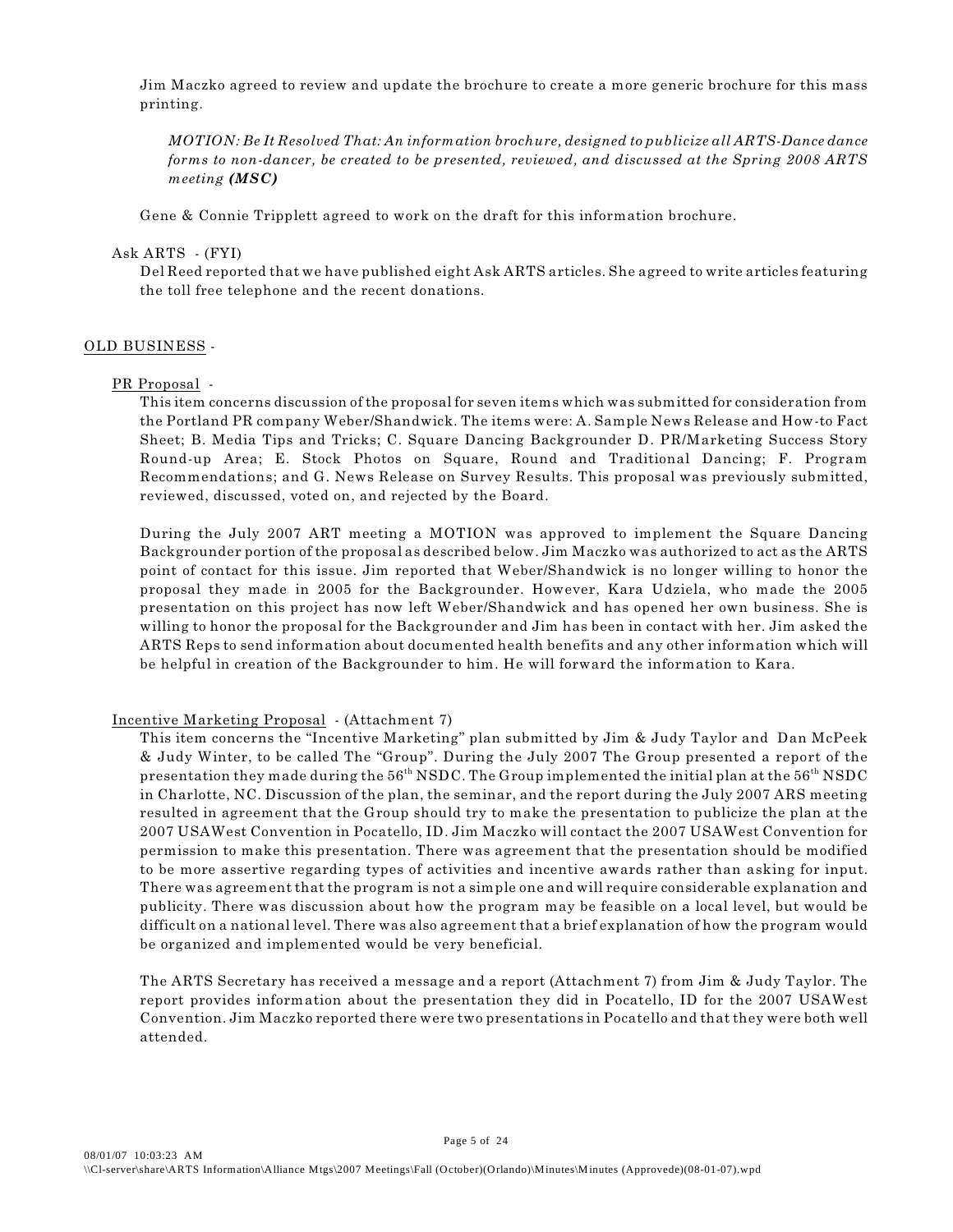Considerable discussion of this item resulted in the following MOTIONs:

*MOTION: Be It Resolved That: The ARTS supports a presentation of the Incentive Marketing plan by Jim & Judy Taylor and/or Dan McPeek & Judy Winter at the 57<sup>th</sup> National Square Dance Convention in Wichita, KS in June 2008. (MSC)*

Jim Maczko and Jim Weber agreed to followup with the "Group" to let them know they have The ARTS support and can include The ARTS in advertising.

*MOTION: Be It Resolved That: The ARTS tentatively authorize expenditure of up to \$750.00 by the Incentive Marketing "Group" (Jim & Judy Taylor and/or Dan McPeek & Judy Winter) to help promote the Incentive Marketing presentation at the 57<sup>th</sup> National Square Dance Convention in Wichita, KS in June 2008. Review of final proposal from the "Group" and vote on final approval of this expenditure will be done at the Spring (February) 2008 ARTS meeting.* (*MSC*)

Jim Maczko agreed to followup with the "Group" to let them know they need to provide more information, including a proposal with costs, for consideration by the ARTS Board at the Spring 2008 ARTS meeting.

#### Nationwide Benefit Dance - (FYI)

This item concerns a series of nationwide fundraising dances to benefit The ARTS. The dances are scheduled for February 29, 2008. All ARTS organizations were encouraged to help advertise these dances and individuals are encouraged to plan, sponsor, and hold one of these dances. Copies of a generic flyer advertizing the dances was distributed at this meeting. All Reps were asked to submit information on the dances they have schedule to Jim Weber so information can be posted on the ARTS web site. There was agreement that all dances should be asked to dance to God Bless America or God Bless the USA during the dance. Publicity about these dances could be submitted to set the record for the number dancers dancing for the same event. Dancers would need to sign in and the sign in sheets would be sent in to certify the number of dancers. A report of the number of dancers attending these dances would be submitted. The number of dances and dancers could then be used in a PR effort and in ASK ARTS articles.

Linda Shaw has requested to be replaced as Chair of this project. Discussion of this item resulted in agreement that Cathy Smith will contact Tom James from Florida to discuss the benefit dances with Tom and ask him to take the lead on promotion of the dances. Cathy would work with Tom to provide whatever computer support might be required. There was agreement that we do need a replacement to help with promotion of the dances . All ARTS Reps are encouraged to help publicize the dances.

Some possible sources for promotion include 1) Petticoat Junction, 2) www. Dosado.com, and 3) all ARTS Organizations and Members.

#### The ARTS & YTB Travel - (FYI) (Attachment 8)

The online travel site has been activated. Jim Weber reported the following for the period January 1, 2007 thru October 9, 2007: 1) Total bookings was 31, 2) Bookings with commissions pending: 2, and 3) Total commissions paid: \$314.27. Jim Weber reported that the potential for much more income from this source is tremendous. However, we need to do a much better job of promoting the service and getting people to use the service. All organizations are again encouraged to help publicize this service. Jim again asked all organizations to add a link to the ARTS-Travel web site to their organization web site. All reps were reminded that if they experience problems to contact Jim and he will investigate the problem. Discussion of this item resulted in the following MOTION:

*MOTION: Be It Resolved That: Jim Weber be authorized to print 10,000 business cards to promote the YTB Travel web site. (MSC)*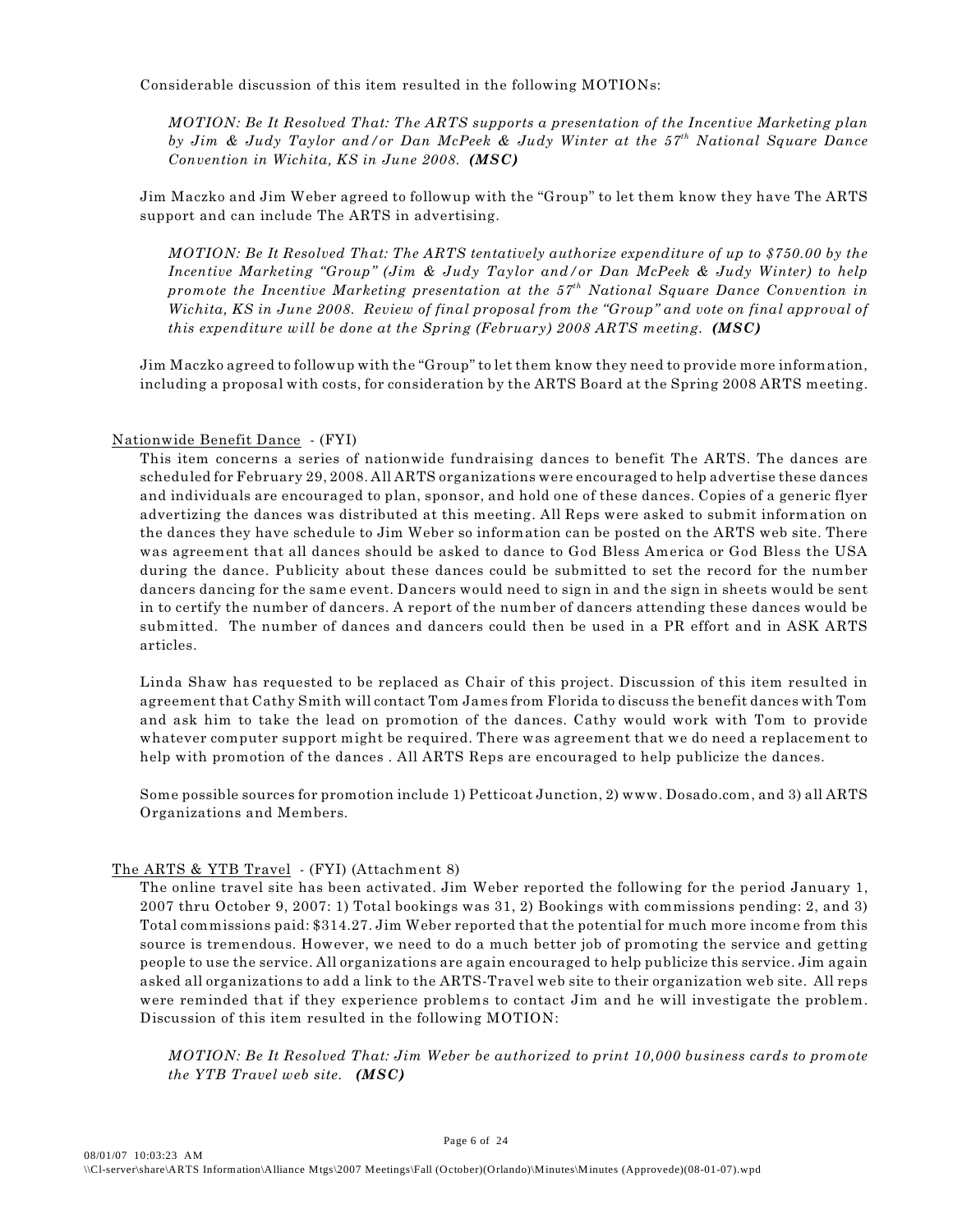#### Web Site - (FYI)

This item concerns the web site for The ARTS. The web site is online and available. Funding for hosting the web site will be continued until further notice. Some minor changes will be made to the web site and jim will continue to maintain the site. This item will remain on future agenda for the ARTS Meetings.

#### ARTS Dancer Survey -

This item concerns the dancer survey which has been done at several events. The survey was conducted in Charlotte at the  $56<sup>th</sup>$  NSDC. Although there was supposed to be one survey form for each attendee. Unfortunately, there was only one survey form for each registration package, no matter how many attendees were in the package. Approximately 500 (6%) surveys were collected. The surveys are being processed and a report should be ready for the February 2008 ARTS meeting. There are no plans for any additional surveys at this time.

#### Executive Secretary/Administrative Assistant - (FYI)

Previous discussions of this issue have resulted in agreement that the ARTS should, at some future time, hire a person who would perform the duties of an Executive Secretary/Director. There has been agreement that this issue would stay on the agenda for future discussion. Guidelines and a job description for this person will be drafted. This item will stay on the agenda for future discussions.

#### ARTS Business/Action Plan -

This item concerns a long range Business Plan for the organization to cover up to a ten year time span. Al Shaw drafted the Business Plan, which was approved during the October 2005 ARTS meeting. The plan began in June 2005 and provides milestones through January 1, 2012. The only action under consideration is a "mailing tree" to be used to distribute information to the dancing community. The issue of a "mailing tree" is the subject of a separate agenda item. Al has notified the Board that we need to find somebody who has much better understanding of web communication to work this project. The ARTS Secretary was directed to send the Business Plan to the ARTS Reps.

#### Add-A-Buck Project -

This item concerns the Add-A-Buck Program which has been approved by the ARTS Reps. Information about the program was distributed at this meeting. Discussion included information about getting the Add-A-Buck donation on the NSDC registration forms. Gene & Connie Triplett agreed to take this item to the NEC and future NSDCs. There have been some donations resulting from this program. This item will be removed from future agenda.

#### Grant Proposal (FYI) -

This item concerns a Grant Application to the RWJ Foundation as proposed by Alitia and John Becker - USDA Plains Region Vice Presidents and Youth Advisors. Grant applications to the RWJ Foundation must be done by an IRS 501 (c)(3) organization. The basis for this Grant is to deal with childhood obesity through the support of Dance Instructors in Schools supplemented with the Square Dance 101 booklet from the California Association of Health, Physical, Education, Recreation & Dance (CAHPERD). Considerable discussion of this item resulted in agreement that any such grant request requires documented and verified research that whatever project we are considering is, in fact, valid. It was further agreed that other grant requests for smaller projects which can be documented prior to submission of the request. There was discussion that a professional grant writer should be hired to write and submit any future grant request considered by The ARTS. It was agree that this item will be removed from future agenda.

#### Possible Grant Request Projects -

 This item resulted from discussion of the Grant Request discussed in the previous item and concerns brainstorming by The ARTS Board to identify projects which would be valid candidates for grant requests. Discussion of this item resulted in the following MOTION: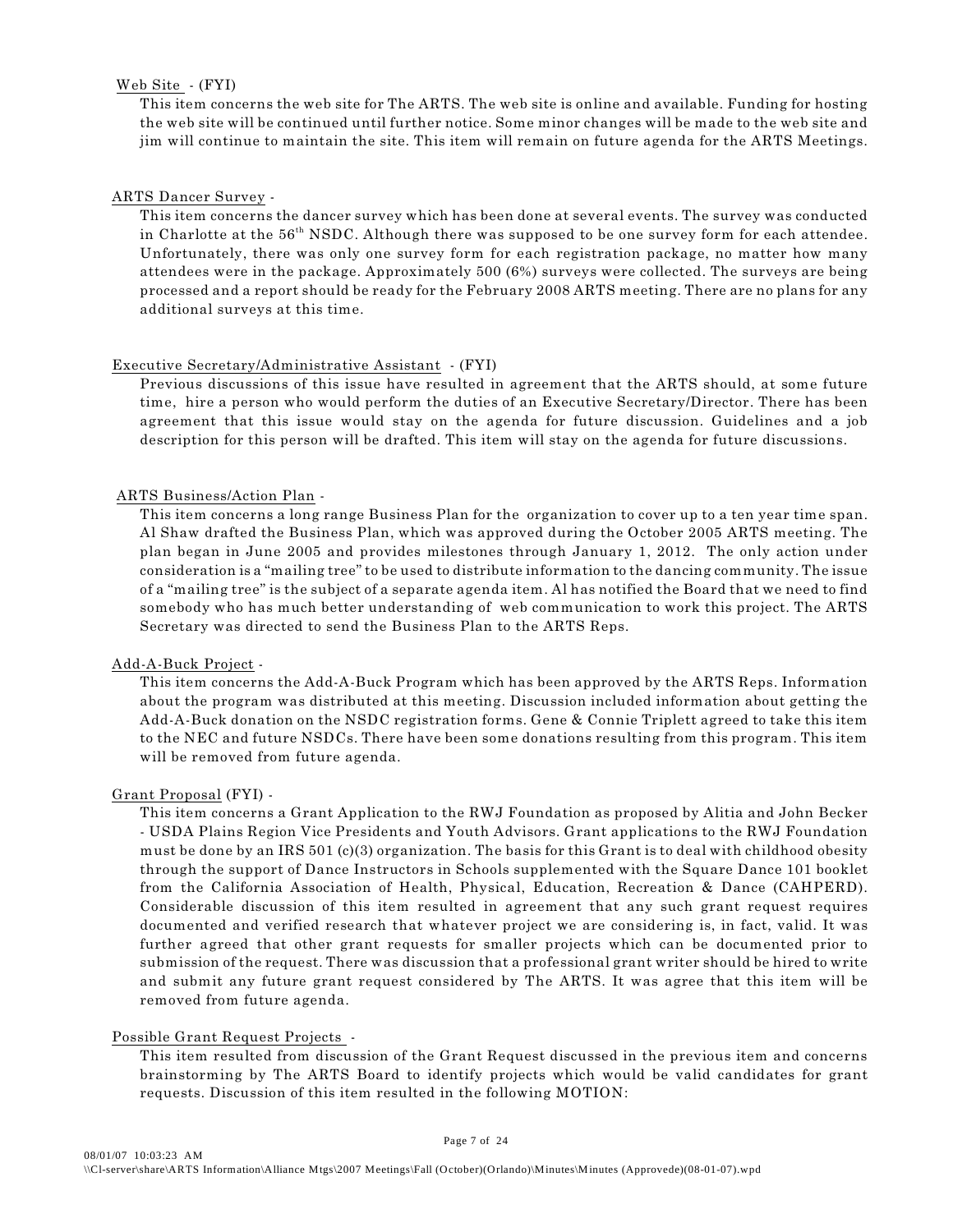*MOTION: Be It Resolved That: The ARTS Secretary will submit an ARTS LOG to request input from the ARTS Reps and Members to identify a suitable project which would be a valid candidate for a grant request. A professional Grant writer would be hired to work on the grant request for any such project (MSC)*

#### Recruiting Plan (Web Site) - (Attachment 9)

This item concerns the recruiting plan accepted by the ARTS Board for presentation to other groups to be modified by other organizations as desired. The Recruiting Plan (as accepted) is posted on the ARTS web site. There was some very preliminary work done on this recruiting plan, however, there was no followup for that preliminary work.

Jim Weber reported he has created a new web site at [www.squaredanceamerica.org](http://www.squaredanceamerica.org) to support the Recruiting Plan. This web site is a replacement for the site created a couple of years ago but which did not contain any information. The new web site was available for review at this meeting and Jim explained the setup, format, and content of the new web site.

Considerable discussion of this item resulted in agreement that a separate web site URL for the following dance forms would be a good idea: 1) Square Dancing, 2) Round Dancing, and 3) Contra Dancing. Discussion of this item resulted in the following MOTION:

*MOTION: Be It Resolved That: Jim Weber be authorized to purchase the following web URLs for a ten year period (estimated : 1) [www.squaredanceamerica.org,](http://www.squaredanceamerica.org,) 2) [www.rounddanceamerica.org,](http://www.rounddanceamerica.org,) and 3) [www.contradanceamerica.org](http://www.contradanceamerica.org) (MSC)*

#### AAHPERD/NDA - (FYI)

This item concerns the American Alliance of Health, Physical Education, Recreation, and Dance (AAHPERD). The ARTS Board has discussed involvement with AAHPERD and the National Dance Association (NDA) by Calvin Campbell, CALLERLAB rep to the NDA. He has attended the past four (2004, 2005, 2006 2007) AAHPERD/NDA national conventions and has made presentations featuring square dancing. His presentations have been well received and have been modified over the years to meet the needs of the school/physical education teachers. He has made similar presentations at regional meetings. There has been general agreement that these type presentations help to bring more and better awareness of our activity to non-dancers which may help our public image. Discussion of this item during the July 2007 ARTS meeting resulted in approval of a MOTION that The ARTS will provide up to \$1,000 in financial assistance for Calvin Campbell to attend the 2008 AAHPERD national convention to present dance related information in support of the ARTS mission. Calvin will be asked to provide a report of his presentation at the convention.

The NDA is beginning to look for sources which can provide more assistance to school teachers who are involved with providing dance information in schools. Discussion of this item during the July 2007 ARTS meeting revealed that Calvin's attendance and presentations at the convention has strengthened the connection between the NDA and our activity.

The NDA is also discussing with Calvin the possibility of holding a seminar immediately prior to CALLERLAB conventions. This seminar would provide Continuing Education Units (CEU) for school teachers attending the seminar. There will be additional expenses involved with this seminar. Discussion of this seminar is preliminary at this time. Additional discussions between the NDA and Calvin will continue and future seminars may be planned.

#### ARTS Publicity/Mass Mailing -

This item concerns how we can publicize the existence, goals, accomplishments, and other information about The ARTS to the dancing community. The goal of this item is to establish an Electronic "Mailing Tree" to help spread the word to the dancing community.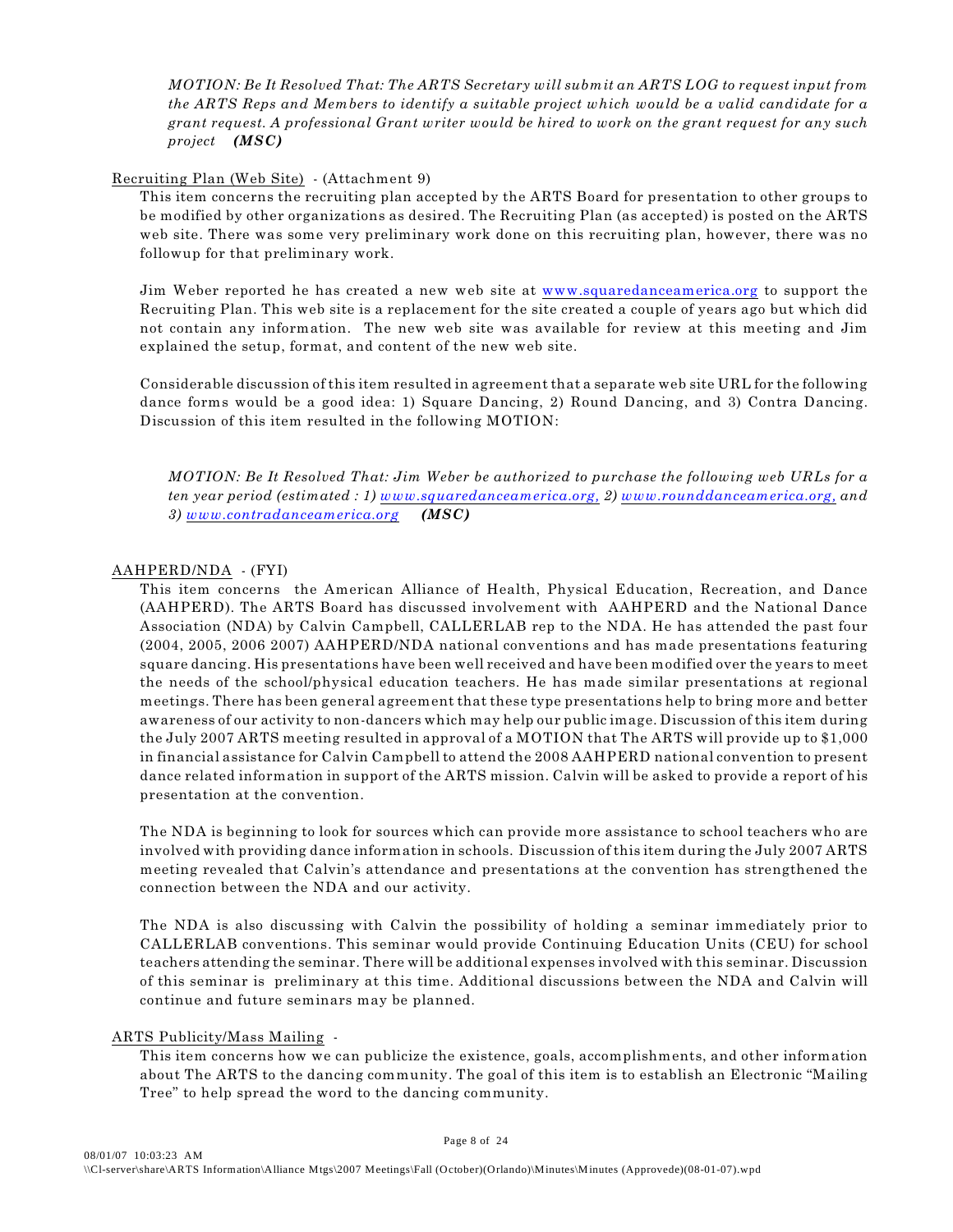Previous discussions have included a proposal that The ARTS undertake a project to create a mass mailing to ALL dancers, cuers, and callers and others involved with the activity to publicize the accomplishments and activities of The ARTS and to promote a wider recognition of the organization. This would require creation of the information materials and a mailing list for the mass distribution of the information through regular postal service. There has been agreement that this is a good idea, however, action to complete the project has not been undertaken.

There has been agreement that basis for an Electronic "Mailing Tree" would work as follows: 1) The ARTS would maintain an Email list for each state or region representatives, 2) Email from The ARTS would be sent to these Representatives, 3) These Representatives would send the message on to a distribution under them, 3) The people on this distribution list would send the message on to the distribution list under them, 4) This process would continue until the message is delivered to individual people. Discussion during this meeting resulted in agreement that procedures and guidelines need to be developed for implementation of this system.

Jim Weber has reported he has guidelines for creation of such an Electronic distribution system. Jim was asked to send these guidelines to the ARTS Secretary. The ARTS Secretary will submit an ARTS LOG for the Board for review, consideration, and discussion. The plan is to complete review of the draft guidelines prior to the February 2008 ARTS meeting.

#### ARTS Contribute to Operating Costs - (FYI)

This item concerns a brief discussion of The ARTS paying expenses. The ARTS Secretary announced the cost of the meeting room for this meeting is \$300. There was discussion about how we have been able to "piggyback" onto other meetings (NSDCs and Pre-Conventions) to use no cost rooms.

#### Mini-ARTS Meetings - (Attachment 10)

This item concerns a proposal that The ARTS provide financial assistance to clubs, associations, or other groups which host meetings which bring dancers, callers, cuers, and others together to discuss various aspects and concerns facing the dance activity. The goal of such meetings would be to debate, exchange, and possibly agree on plans of action to help meet the goal of increasing the number of dancers. The proposal for financial assistance includes a provision that a Grant Fund would be created to fund this proposal. Additionally, financial help would be possible if the group sponsoring such a meeting included publicity, information, and presentations about The ARTS, in additional to the other topics to be discussed and presented. Another provision of this proposal is that the financial assistance may be in the form of matching funds, or some other such provision.

Discussion of this item during the July 2007 ARTS meeting resulted in agreement that the ARTS Secretary will submit an ARTS LOG to gather input from the ARTS Reps. This input would be submitted to the ARTS Officers who would draft a proposal to be presented to the Board at this meeting. The ARTS Secretary cannot find any record of submitting this issue to the Board. This item was discussed at this meeting.

Lyle & Jean Beck provided information about a similar program which the Iowa Federation has implemented. The information for this program is attached (Attachment 10 ).

Discussion of this item resulted in the following MOTION:

*MOTION: Be It Resolved That: Subject to final Board approval, The ARTS establish a Grant Program to provide financial assistance to sponsor "Mini-ARTS" meetings. Guidelines will be drafted by an Ad-Hoc Committee to be submitted to the Board for review and vote. (MSC)*

(The following were assigned to the Ad-Hoc Committee: Lyle & Jean Beck, Jim & Edythe Weber, and Jerry & Del Reed)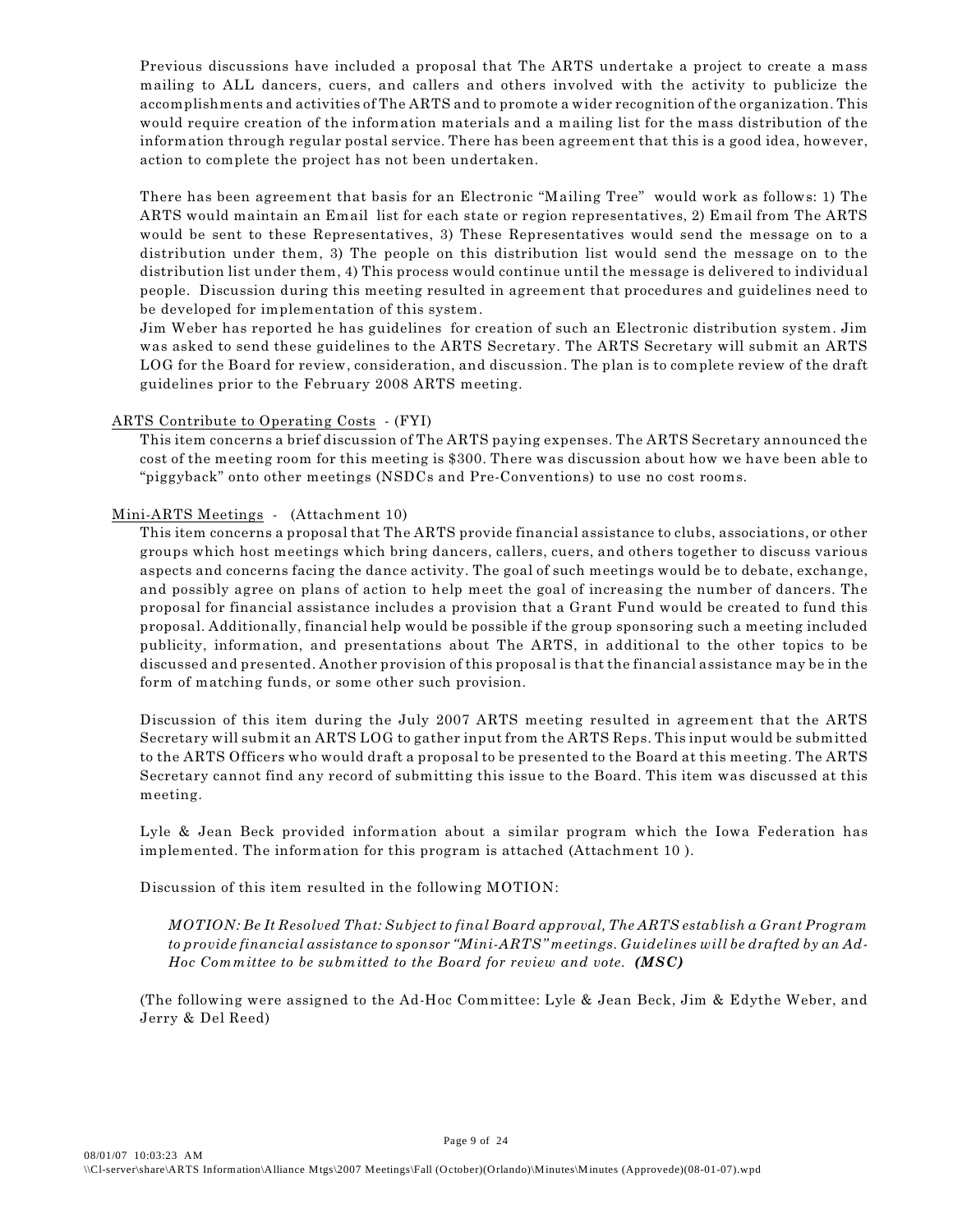#### NEW BUSINESS -

#### Financial Assistance for Advertising -

This item concerns the possibility of The ARTS establishing a fund to help associations, clubs, or others with the cost of advertising. Considerable discussion of this item resulted in agreement that this type assistance should be provided and administered by local associations or groups and not a national organization such as The ARTS. No further action will be taken on this item and it will be removed from future agenda.

#### Bylaws Amendment -

This item concerns a proposed Amendment to the Bylaws to remove the Universal Round Dance Council (URDC) from the Bylaws. Discussion of this item resulted in agreement that a MOTION would be submitted by ARTS LOG for discussion and vote. If approved by the ARTS LOG, the amendment would be voted on for final approval at the February 2008 ARTS meeting.

NOTE: the following MOTION will be submitted by ARTS LOG for review, discussion, and VOTE:

**MOTION: Be It Resolved That: The ARTS Bylaws be amended to delete the Universal Round Dance Council – (URDC) from Article III – Members; Section 1 – Class of Members; A. Governing Board and from Article III – Members; Section 2 – Membership Eligibility and Admission Procedures.**

#### Contra 101 Materials -

This item concerns a discussion of materials created to present Contra Dancing. The materials are contained in a package called "Contra 101" and were presented by Cathy Smith (CONTRALAB Rep). Cathy reported they have been working toward getting the materials and permission to get Contra Dancing into schools. She had one copy of the Contra 101 package. The package consists of over 60 pages and has several sections including history, teaching goals, various dances, a list of music, and others. The package will be produced in hard copy and CD. Production and mailing costs are approximately \$10.00 - \$15.00 per copy. CONTRALAB has endorsed this product. The plan would be to sell the packages to schools and others interested in learning/teaching contra dancing. Several ideas were discussed for consideration by Cathy. Considerable discussion of this item resulted in the following MOTION:

*MOTION: Be It Resolved That: A request from CONTRALAB for a grant of \$500 to fund production of CONTRA 101 in two versions, one completely on CD and the second in booklet form to include a music CD be approved. (MSC)*

#### Election Of Officers -

The Bylaws require election of the officers at the Fall meeting, therefore the election was conducted at this meeting. Prior to the election, the following MOTION was submitted:

*MOTION: Be It Resolved That: The Bylaws be suspended for the 2007 ARTS Officers Election to allow Scott Philips to run for reelection for a third consecutive term as ARTS Vice Chairman. (MSC)*

The following is are the results of the Election:

*MOTION: Be it resolved that the following be elected as the ARTS officers: Chairman- Mike Jacobs; Vice Chairman - Scott Philips; Treasurer - Edythe Weber; Secretary - Jerry Reed . (MSC)* 

#### ARTS Ad in 57<sup>th</sup> NSDC Program Book -

This item concerns an ad in the program book for the  $57<sup>th</sup>$  NSDC. Discussion of this item resulted in the following MOTION:

*MOTION: Be It Resolved That: The ARTS place an ad on the inside front cover of each of the three* daily schedules for the 57<sup>th</sup> NSDC at a cost of  $$225.00$  ( $$675$  minus  $25\%$  discount -  $$506.25$ ). The ad *will be different on each of the three days to highlight ARTS activities. (MSC)*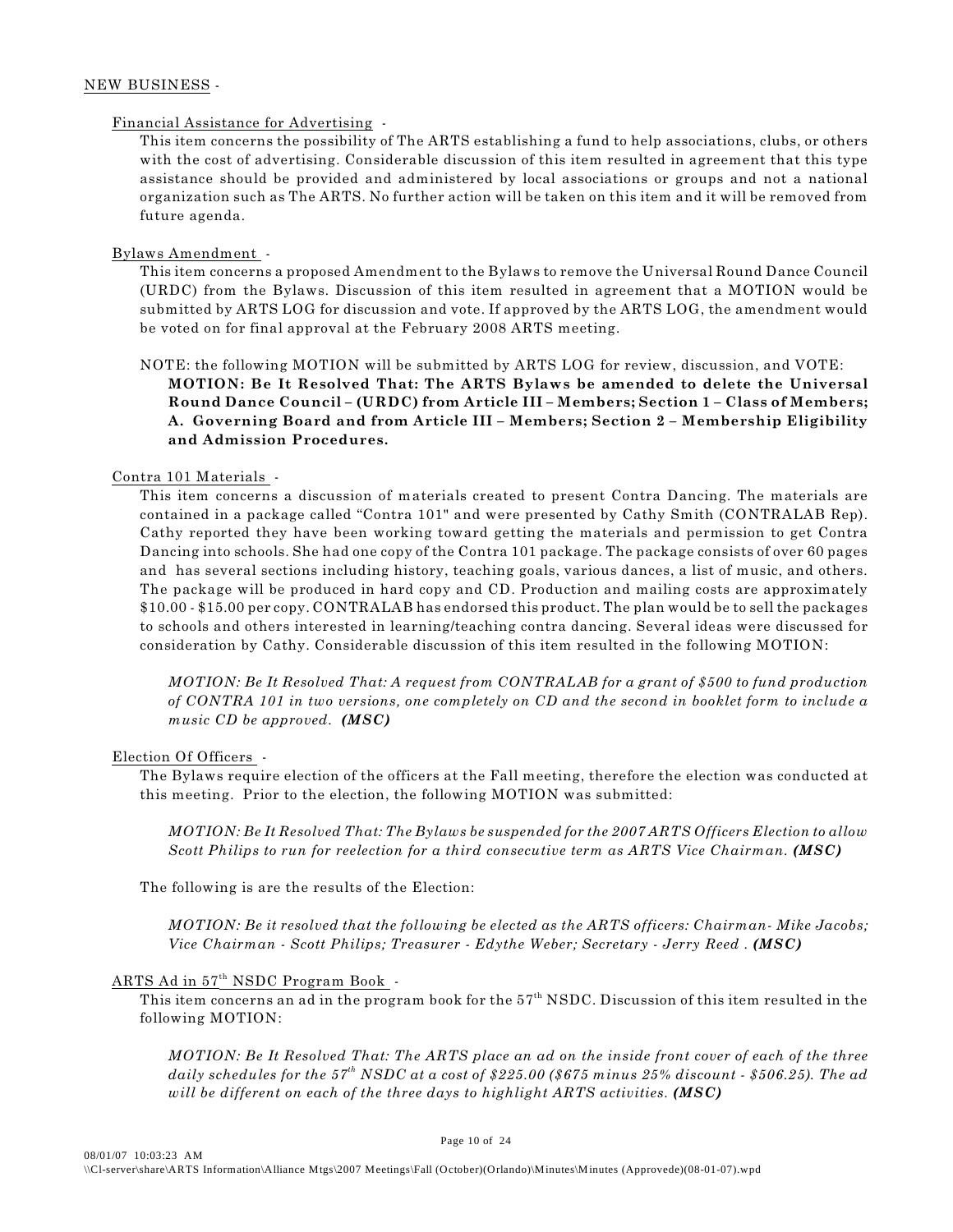Jim Maczko agreed to create the three ads and submit to Dana Schirmer [\(schirmerdj@aol.com](mailto:schirmerdj@aol.com)) for inclusion in the daily schedules. Edythe Weber will send a check when informed of the total cost.

#### ARTS Ad in National Square Dance Directory (NSDD) -

This item concerns an ad in the National Square Dance Directory. Brief discussion of this item resulted in agreement that Lyle Beck will investigate the cost for an ad. Lyle will send the information to the ARTS Secretary for further action as may be required.

#### Next Meeting -

The next meeting is scheduled to start at 9:00 AM on Sunday, February 24, 2008 in Long Beach, CA in the (TBD Location). The hotel is located at (TBD). The ARTS Secretary will be providing additional information prior to the meeting. The meeting will be held immediately following the Pre-Convention for the 2009 NSDC in Long Beach, CA. As agreed by the ARTS Governing Board, The ARTS will host future meetings.

#### ADJOURNMENT -

The meeting adjourned at 5:30 PM on Sunday, October 13, 2007

Submitted by,

Jerry L. Reed ARTS Secretary Transcribed from audio (Approved January 7, 2008 by ARTS LOG 07-1102-002)

Page 11 of 24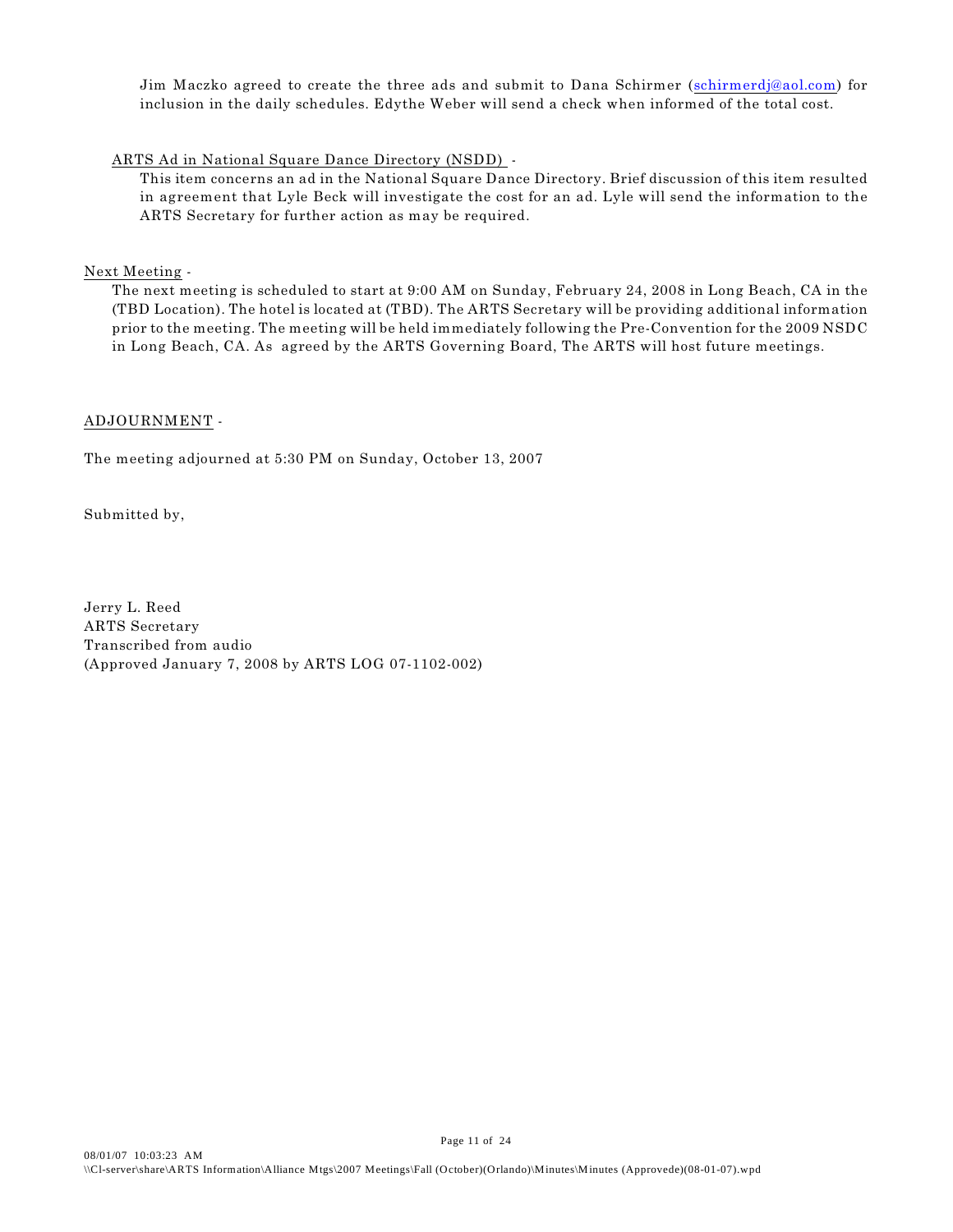**October 2007 ARTS Meeting Minutes (Page 1 of 1) - Finance Report Attachment 1** 

### **The ARTS Finance Report As of September 30, 2007 Fall 2007 ARTS Meeting October 13, 2007**

| <b>Beginning Balance June 1, 2007</b>    | \$18,837.63 |  |
|------------------------------------------|-------------|--|
| Income                                   |             |  |
| <b>YTB Travel Royalties</b>              | 39.12       |  |
| Add-a-Buck                               | 13.61       |  |
| <b>Lapel Pins Sales</b>                  | 90.00       |  |
| <b>Donations</b>                         | 1,350.00    |  |
| Dues                                     |             |  |
| <b>Associate Dues</b>                    | 500.00      |  |
| <b>Individual Dues</b>                   | 400.00      |  |
| <b>Total Dues</b>                        | 900.00      |  |
| <b>Total Income</b>                      | 2,392.73    |  |
| <b>Expense</b>                           |             |  |
| <b>Advertising</b>                       | 1,824.46    |  |
| <b>Meeting Expense</b>                   | 7.59        |  |
| <b>Postage and Delivery</b>              | 37.43       |  |
| <b>Printing and Reproduction</b>         | 78.64       |  |
| <b>Survey Expenses</b>                   | 45.00       |  |
| <b>Total Expense</b>                     | 1,993.12    |  |
| <b>Ending Balance September 30, 2007</b> | \$19,237.24 |  |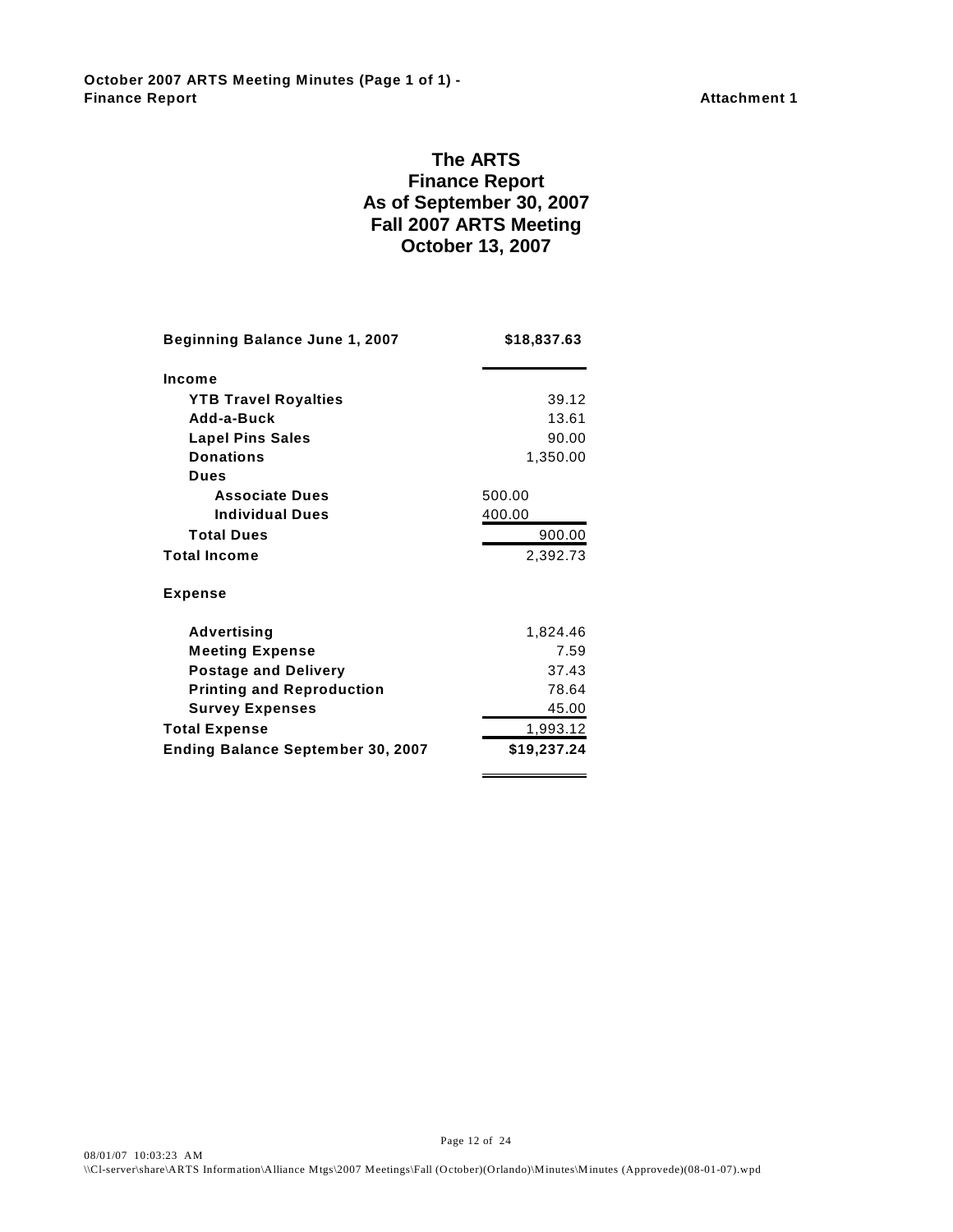#### **10/08/07 Alliance of Round Traditional and Square Dance Inc Income and Expense Detail**

 **June 1 - September 30, 2007**

|                                        | <b>Type</b>        | Date                         | Name                                                                                                                          | Memo                                                                                     | Amount             |
|----------------------------------------|--------------------|------------------------------|-------------------------------------------------------------------------------------------------------------------------------|------------------------------------------------------------------------------------------|--------------------|
| Income<br><b>YTB Travel Royalties</b>  |                    |                              | Deposit 08/07/2007 YTB Travel                                                                                                 | <b>YTB Travel Royalties</b>                                                              | 39.12              |
| <b>Total YTB Travel Royalties</b>      |                    |                              |                                                                                                                               |                                                                                          | 39.12              |
| Add-a-Buck                             |                    |                              |                                                                                                                               |                                                                                          |                    |
| <b>Total Add-a-Buck</b>                |                    |                              | Deposit 06/19/2007 Heart of Ameria Fed of Sq/Dn Clubs Add-A-Buck - Heart of America Fed                                       |                                                                                          | 13.61<br>13.61     |
| <b>Lapel Pins Sales</b>                |                    | Deposit 07/09/2007 Wilcox, P |                                                                                                                               |                                                                                          | 25.00              |
| <b>Total Lapel Pins Sales</b>          |                    |                              | Deposit 07/09/2007 Reed, Jerry & Del                                                                                          | Maczko/Wilcox lapel pin sales<br>CALLERLAB pin sales/pd in full                          | 65.00<br>90.00     |
| <b>Donations</b>                       |                    |                              |                                                                                                                               |                                                                                          |                    |
|                                        | Deposit<br>Deposit |                              | 07/09/2007 National Executive Committee<br>07/09/2007 Reed, Jerry & Del<br>56th National Square Dance                         | NEC donation<br>Donation/Canaveral Sq/Dixie Dancers                                      | 500.00<br>50.00    |
| <b>Total Donations</b>                 |                    |                              | Deposit 08/07/2007 Convention                                                                                                 | Donation from 56th NSDC raffle sales                                                     | 800.00<br>1,350.00 |
| <b>Dues</b>                            |                    |                              |                                                                                                                               |                                                                                          |                    |
| <b>Associate Dues</b>                  |                    |                              |                                                                                                                               |                                                                                          |                    |
|                                        |                    |                              |                                                                                                                               | Deposit 06/19/2007 San Diego Square Dance Association Assoc Dues - San Diego Sq/Dn Assoc | 100.00             |
|                                        | Deposit            |                              | Deposit 06/19/2007 Alabama Sq/Rd Dance Association<br>06/19/2007 Montgomery Area Sq/Dn Assoc<br>Denver Area Square & Round Dn | Assoc Dues - Alabama Sq/Rd Dn Assoc<br>Assoc Dues - Montgomery Sq/Dn Assoc               | 100.00<br>100.00   |
|                                        | Deposit            | 06/19/2007 Cncl              | Deposit 07/09/2007 North Carolina Callers Association                                                                         | Assoc Dues - Denver Sq/Rd Dn Cncl<br>Assoc dues - NC Callers Assoc                       | 100.00<br>100.00   |
| <b>Total Associate Dues</b>            |                    |                              |                                                                                                                               |                                                                                          | 500.00             |
| <b>Individual Dues</b>                 |                    |                              |                                                                                                                               |                                                                                          |                    |
|                                        | Deposit            |                              | Deposit 06/19/2007 Ashwill, Lee & Barbi<br>07/09/2007 Gotta, Roy & Betsy                                                      | Indiv Dues - Lee & Barbie Ashwill<br>Indivi dues - Roy & Betsy Gotta                     | 50.00<br>50.00     |
|                                        | Deposit<br>Deposit |                              | 07/09/2007 Baines, Sam & Marianne<br>07/09/2007 Williford, John & Dimple                                                      | Indiv dues - Sam & Marianne Baines<br>Indiv dues - John & Dimple Williford               | 50.00<br>100.00    |
|                                        | Deposit            |                              | 08/07/2007 Reed, Jerry & Del                                                                                                  | Indiv dues - Jerry/Del Reed                                                              | 50.00              |
|                                        | Deposit            |                              | 08/07/2007 Weber, Jim & Edythe<br>Deposit 09/10/2007 Minnick, Pres & Kay                                                      | Indiv dues - Jim/Edythe Weber<br>Indiv dues - Minnick                                    | 50.00<br>50.00     |
| <b>Total Individual Dues</b>           |                    |                              |                                                                                                                               |                                                                                          | 400.00             |
| <b>Total Dues</b>                      |                    |                              |                                                                                                                               |                                                                                          | 900.00             |
| <b>Total Income</b>                    |                    |                              |                                                                                                                               |                                                                                          | 2.392.73           |
| Expense                                |                    |                              |                                                                                                                               |                                                                                          |                    |
| Advertising                            | Check              |                              | 06/06/2007 Belk Printing Technologies                                                                                         | 10,000 color ARTS brochures                                                              | 1,439.26           |
|                                        | Check              |                              | 08/01/2007 Jacobs, Mike                                                                                                       | "The Gathering" flyers for ARTS workshop                                                 | 385.20<br>1.824.46 |
| <b>Total Advertising</b>               |                    |                              |                                                                                                                               |                                                                                          |                    |
| <b>Meeting Expense</b>                 | Check              |                              | 07/01/2007 Reed, Jerry                                                                                                        | Printing agenda for June meeting                                                         | 7.59               |
| <b>Total Meeting Expense</b>           |                    |                              |                                                                                                                               |                                                                                          | 7.59               |
| <b>Postage and Delivery</b>            | Check              |                              | 07/01/2007 Reed, Jerry                                                                                                        | Shipping survey to Charlotte for packets                                                 | 37.43              |
| <b>Total Postage and Delivery</b>      |                    |                              |                                                                                                                               |                                                                                          | 37.43              |
| <b>Printing and Reproduction</b>       | Check              |                              | 07/01/2007 James Taylor                                                                                                       | Incentive Marketing/printing sign-up sheets                                              | 78.64              |
| <b>Total Printing and Reproduction</b> |                    |                              |                                                                                                                               |                                                                                          | 78.64              |
| <b>Survey Expenses</b>                 |                    |                              | 07/01/2007 CALLERLAB                                                                                                          |                                                                                          |                    |
| <b>Total Survey Expenses</b>           | Check              |                              |                                                                                                                               | Paper for printing survey                                                                | 45.00<br>45.00     |
| <b>Total Expense</b>                   |                    |                              |                                                                                                                               |                                                                                          | 1,993.12           |
|                                        |                    |                              |                                                                                                                               |                                                                                          | 399.61             |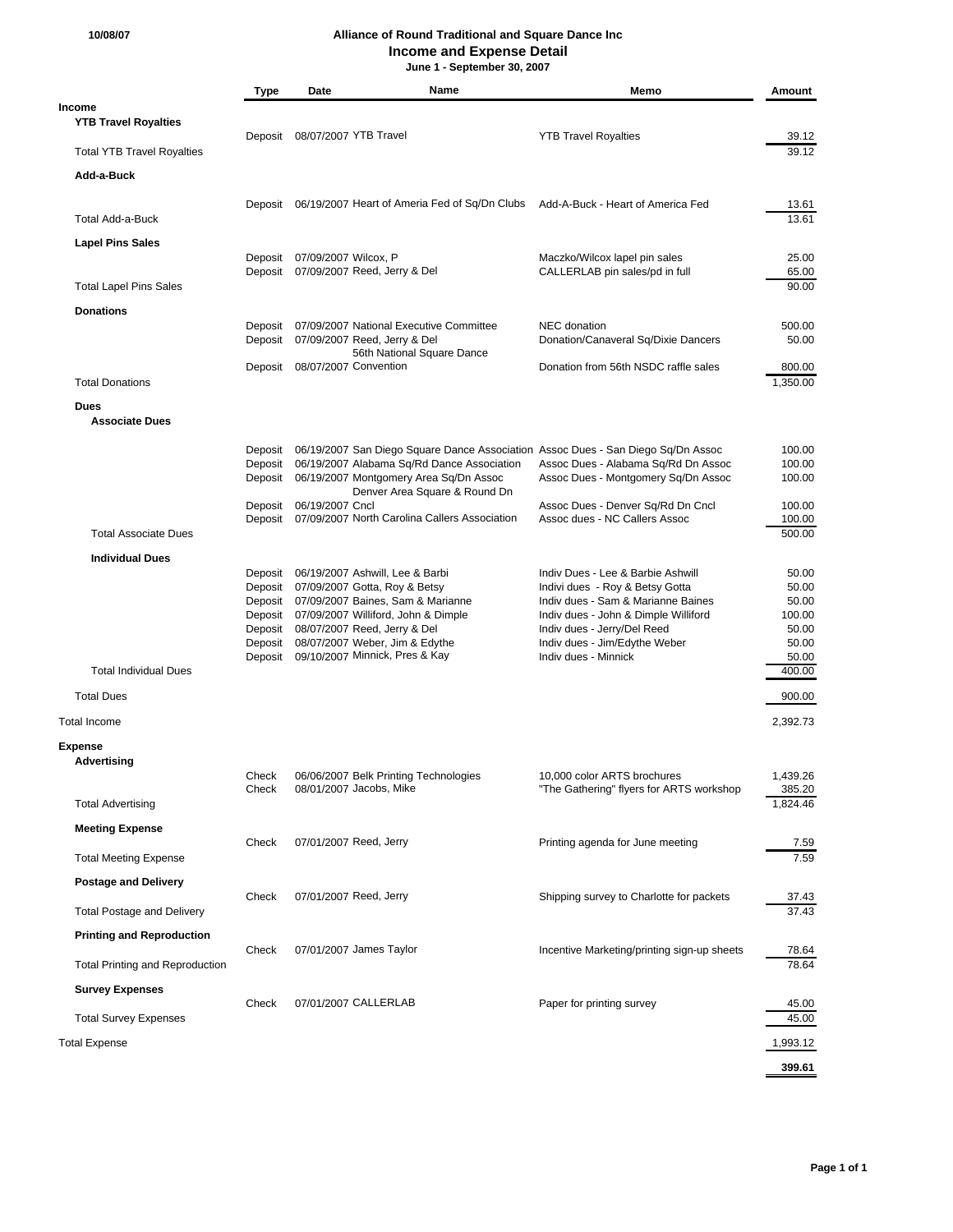#### **The ARTS Income & Expenses Report October 2006 - September 2007 As of September 30, 2007 Fall 2007 ARTS Meeting October 13, 2007**

|                             | Oct '06 - Sep 07 |
|-----------------------------|------------------|
| Income                      |                  |
| <b>YTB Travel Royalties</b> | 149.57           |
| Add-a-Buck                  | 339.62           |
| <b>Magnetic sign sales</b>  | 2.50             |
| <b>Lapel Pins Sales</b>     | 132.00           |
| <b>Badge Income</b>         | 10.00            |
| <b>Donations</b>            | 1,350.00         |
| <b>Dues</b>                 |                  |
| <b>Associate Dues</b>       | 900.00           |
| <b>Individual Dues</b>      | 1,200.00         |
| <b>Total Dues</b>           | 2,100.00         |
| <b>T-Shirt/Cap Sales</b>    | 16.0             |
|                             |                  |
| <b>Total Income</b>         | 4.099.69         |
|                             |                  |

| <b>Expense</b>                   |          |
|----------------------------------|----------|
| Advertising                      | 2,812.21 |
| <b>Grant Funds</b>               | 1,450.00 |
| Internet & Web Related           | 79.95    |
| <b>Expenses</b>                  |          |
| <b>Legal Fees</b>                | 199.50   |
| <b>Meeting Expense</b>           | 114.09   |
| <b>Postage and Delivery</b>      | 37.43    |
| <b>Printing and Reproduction</b> | 245.54   |
| <b>Survey Expenses</b>           | 45.00    |
| <b>Telephone</b>                 | 86.31    |
| <b>Total Expense</b>             | 5,070.03 |
| <b>Net Income</b>                | -970.    |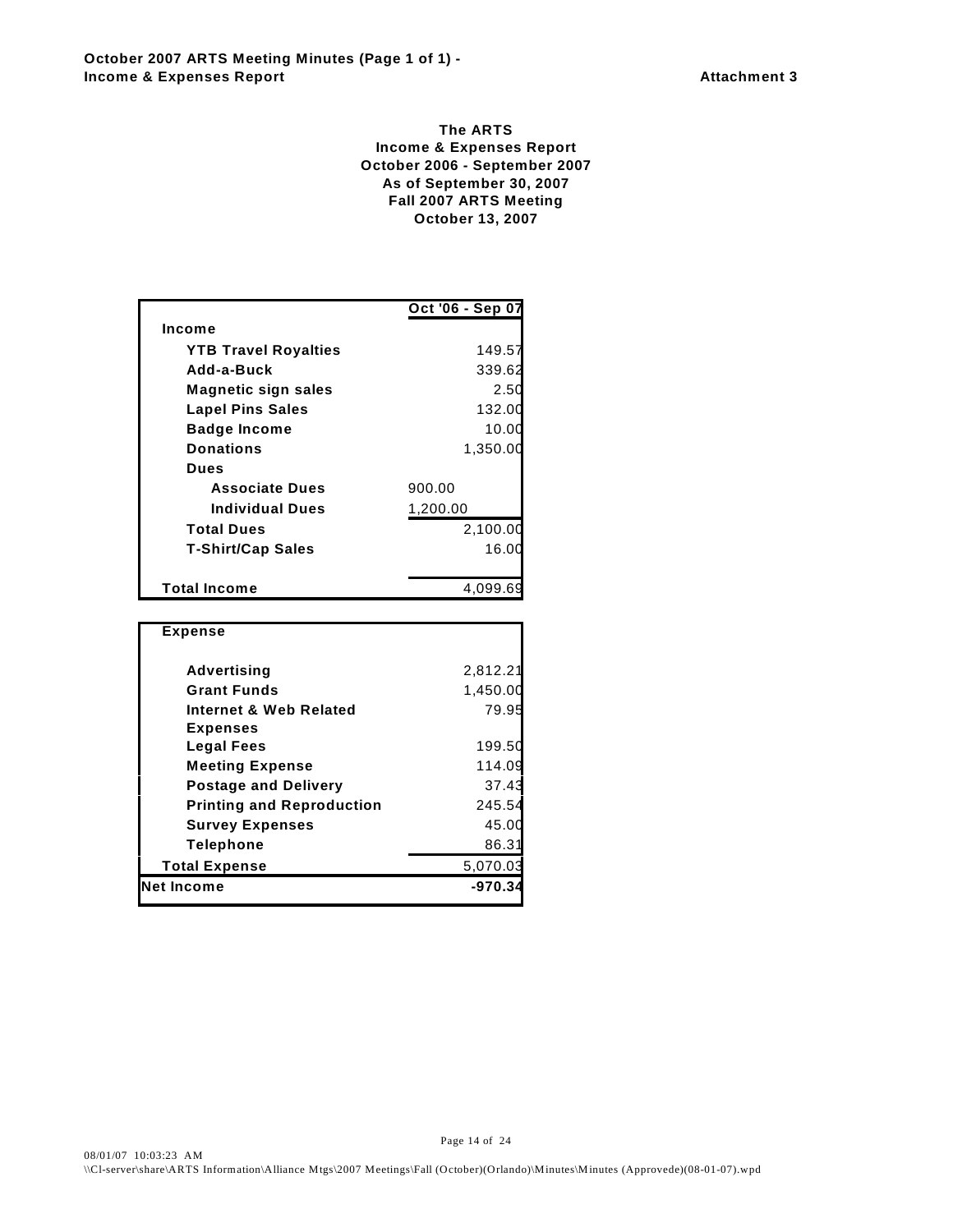#### **October 2007 ARTS Meeting Minutes (Page 1 of 3)** PASADA Donation ARTS Ltr to PASADA - Attachment 4

October 4, 2007

Playground Area Square & Round Dance Association Terry Kramer, Treasurer 1198 Cartridge Trace Fort Walton Beach, FL 32547

Dear Terry

Joe Vaccari asked me to send you the following information about the Alliance of Rounds, Traditional and Square Dance (ARTS) pursuant to a possible donation to ARTS.

The ARTS mission is to generate public awareness and promote growth and acceptance of contemporary Square, Round, and Traditional Folk Dance by encouraging and assisting a coalition of allied dance groups. The ARTS will provide the leadership and resources necessary to create an achievable marketing program. The ARTS will encourage, promote and support healthy lifestyles through dance programs and events that provide fun and effective exercise for both mind and body, all within a unique system of social interactions.

The ARTS Dance is incorporated in North Carolina as an IRS  $501$  (c)(3) tax exempt corporation. This allows the ARTS to receive tax deductible donations for the furtherance of its goals. The IRS identification number is 20- 0201068.

Life Membership status may be granted to any individual, group or organization that has made cumulative donations of \$10,000.

The annual meeting of ARTS is going to be held in Orlando, Florida on October 13, 2007 at the Country Inn & Suites, 5440 Forbes Place, Orlando. W e would invite you or someone from your association to attend the meeting if the timing would work out for you. Please let us know if this a possibility.

If we can provide any additional information, please do not hesitate to let us know.

Sincerely,

Jim & Esythetector

Jim and Edythe Weber ARTS Treasurer

Page 15 of 24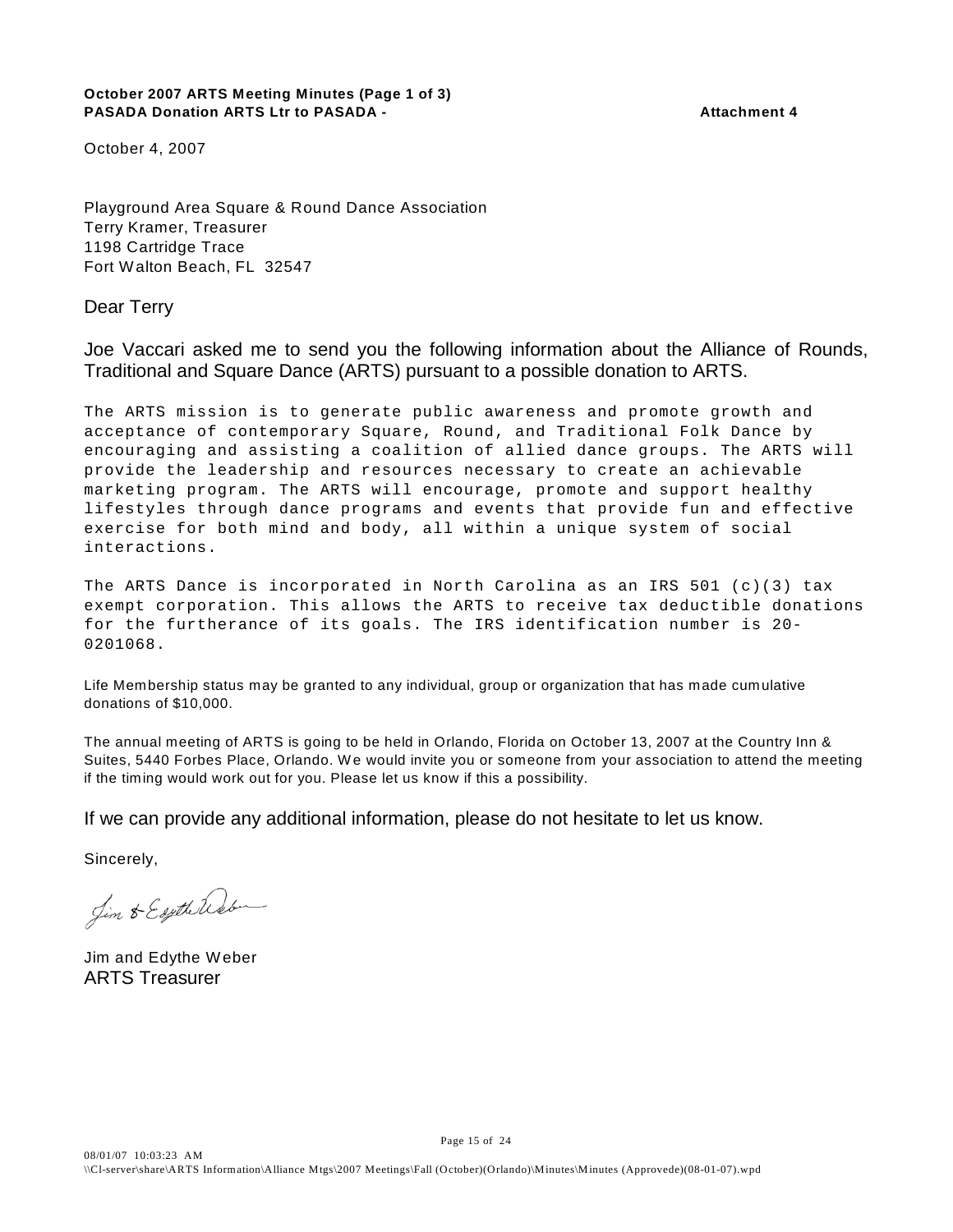**PASARDA** 

(Playground Area Square And Round Dance Association, Inc.) 17 Industrial Street NW, Fort Walton Beach, Florida, 32548-4813

October 10, 2007

| TO: | Mike Jacobs, Chairman, ARTS, Inc. |
|-----|-----------------------------------|
|     | % Jim and Edythe Weber            |
|     | 1316 Middlebrook Drive            |
|     | Liberty, Missouri 64068-1941      |
|     |                                   |

FROM: The Board of Directors PASARDA, Inc.

**SUBJECT:** Charitable Donation to your organization.

As you may be aware, the Playground Area Square And Round Dance Association, Inc. (a 501(c)(7) not-forprofit organization) is in the process of being dissolved after a very long history of serving the local, state and national square and round dance community. This process requires that all remaining funds of the organization be dispersed to qualified charitable organizations prior to actual dissolution of the corporation in the State of Florida.

Whereas your organization has verified to us (by letter dated October 4, 2007) that you are a qualified IRS 501(c)(3) charity in compliance with the *Department of Internal Revenue* Service requirements; and

Whereas you have provided us with your Federal Tax I. D. #20-0201068, and

Whereas you have met our requirements, that any funds dispersed by us must go to qualified charities and,

Whereas Joseph Vaccari, friend and mentor to square dancers at the local, state and national levels for the last 40 plus years, and one of the original members of PASARDA (incorporated in the State of Florida on December 29, 1966) has recommended your organization whose interests are truely aligned with the spirit and desires of our Board to continue promoting square dancing as a wholesome and fun filled form of entertainment and family enjoyment,

The Board of Directors of the Playground Area Square And Round Dance Association, Inc. is pleased to inform you that they have granted your organization a contribution of \$10,000.00 to help ARTS to continue its mission "...to generate public awareness and promote growth and acceptance of contemporary Square, Round, and Traditional Folk Dance by encouraging and assisting a coalition of allied dance groups. The ARTS will provide the leadership and resources necessary to create an achievable marketing program. The ARTS will encourage, promote and support healthy lifestyles through dance programs and events that provide fun and effective exercise for both mind and body, all within a unique system of social interactions"

m / fancode

Tom Hancock, President, PASARDA

exar"

accari, Secretary, PASARDA

Terrence Kramer, *Preasurer*, PASARDA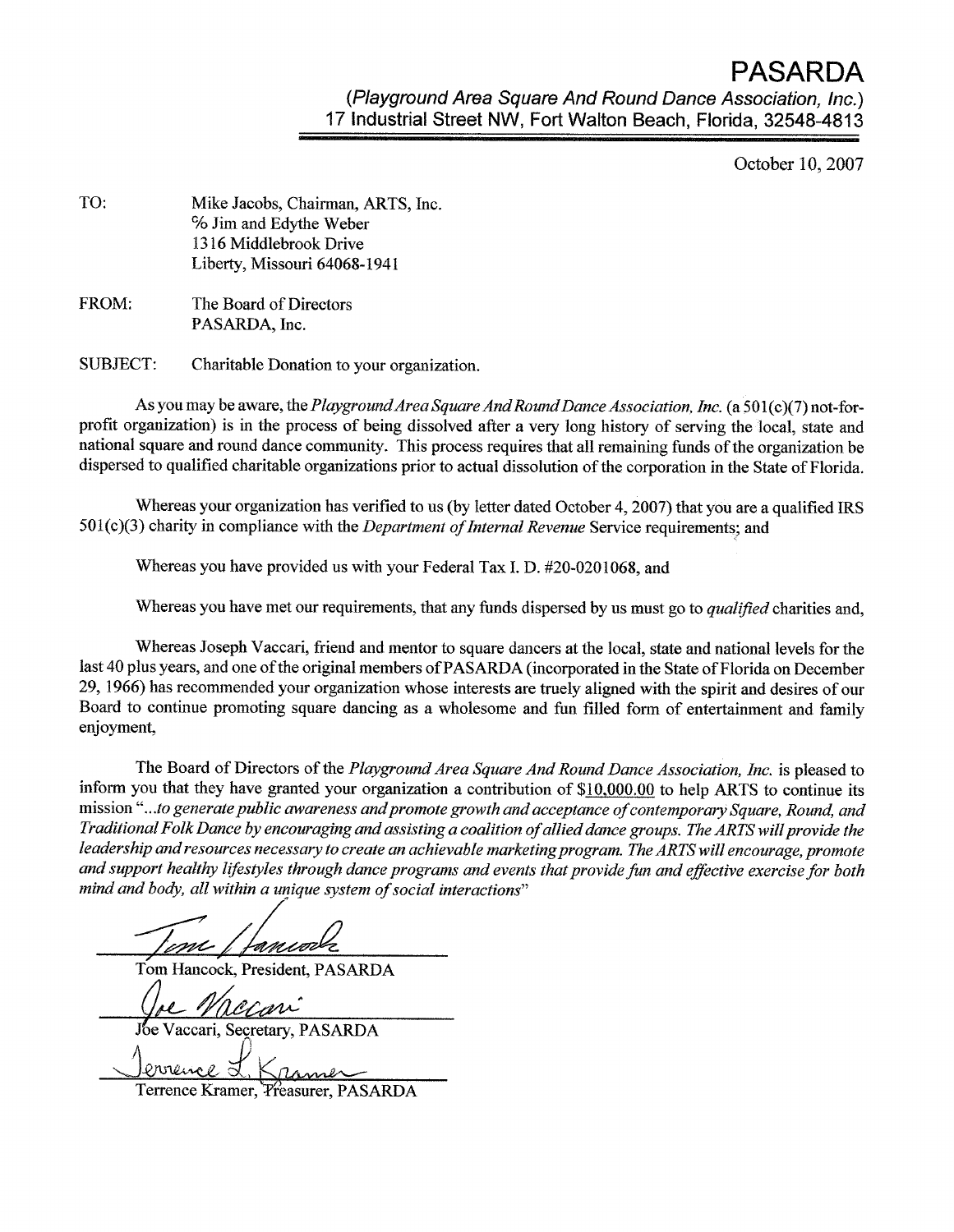October 10, 2007

Please be reminded that we will require a written receipt acknowledging the amount of our donation. Our cancelled check does not meet the IRS requirements for cash donations over the amount of \$250.00 at any one time.

Thank you.

Terrence Kramer, Treasurer PASARDA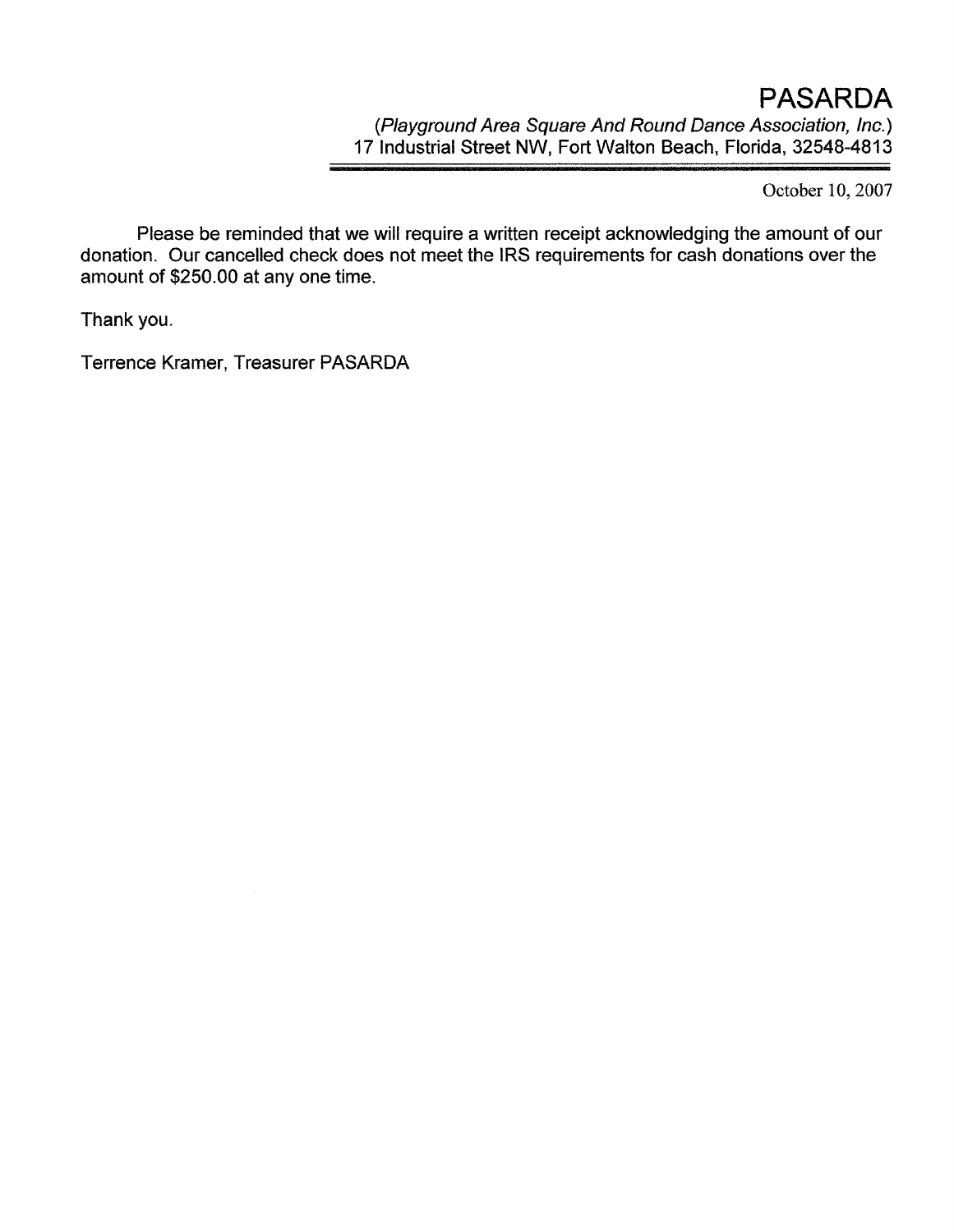ARTS Meeting October 11, 2007

Treasurer's Report

#### Sale Items JUST A REMINDER

**LAPEL PIN SALES** – being sold @ \$5 each

My records indicate these people still have pins to sell. Jim Maczko/Patty Wilcox – 32 pins Jim  $&$  Edythe Weber – 5 pins

**MAGNETIC SIGN SALES** – being sold @ \$2.50 each My records indicate these people still have signs to sell. Patty Wilcox (USA West) – 35 signs left Jim Maczko (Returned from ACA) – 50 signs left Jerry Reed (CALLERLAB) – 46 signs left Jim  $&$  Edythe Weber – 20 signs left

### **T-SHIRTS/CAPS**

Jim Weber has 1 3XL, 2 XL, 2 LARGE, 1 MEDIUM, 2 ball caps Does anyone else have any shirts or caps? I am not aware of any. If someone wants a shirt or cap, please let us know. If nobody has any other plans, we will plan to try to sell these items at the February  $29<sup>th</sup>$  dance in Warrensburg, MO.

If anyone thinks this is wrong, or has had to discard signs like we did, please let me know.

Regarding investment of funds to draw some interest –

We can put money into a "no loss" CD. Minimum to start is \$5,000. After six days you can draw money out if needed without penalty or loss (except of interest, of course.) Rate is 4.25%. Terms range from 28 days to 5 years.

Page 17 of 24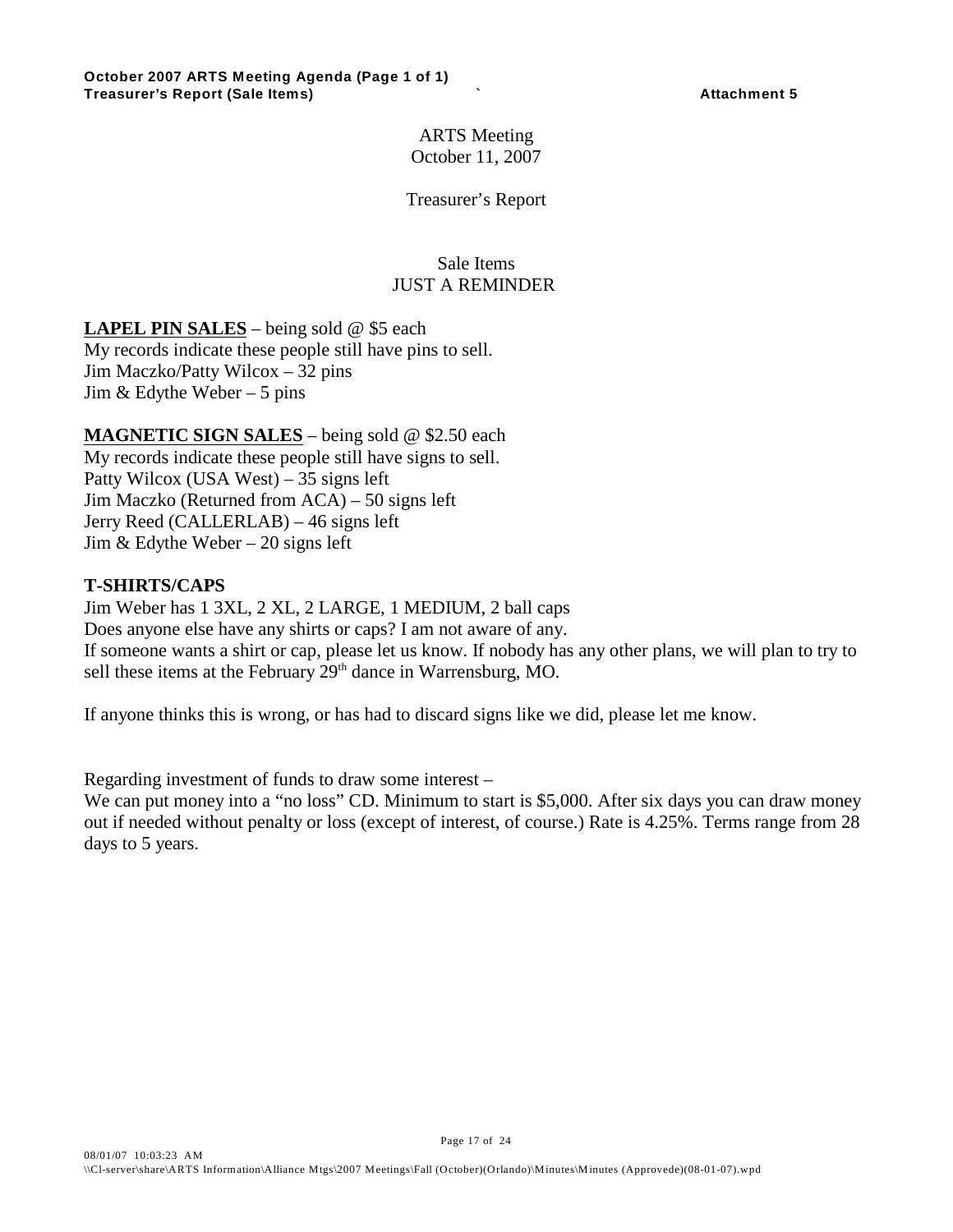#### ARTS Governing Board and Officers Actions June 2007 thru September 2007

#### ARTS LOG 07-0408-001 (pubs on ARTS W eb Site)

Action Completed as of 07-01-2007 - The purpose of this ARTS LOG was for the ARTS Reps to review the ARTS web site and respond with a report of the completion of their review. Please review the ARTS web site and report. Only two responses were received: IAGSD; and USAW est.

#### ARTS LOG 07-0608-001 (July ARTS Mtg Agenda)

Action Completed as of 06-14-2007 - The purpose of this ARTS LOG was to request input from ARTS Reps and Members for the agenda for the July 2007 ARTS meeting July 1, 2007 in Charlotte, NC. The results of this ARTS LOG was the agenda for the meeting.

#### ARTS LOG 07-0608-002 (Voting reps for July Meeting)

Action completed as of 06-19-2007 - The purpose of this ARTS LOG was for the ARTS Board Members to identify and inform the ARTS Secretary who the Voting Rep for their organization is for the 2007 July ARTS meeting in Charlotte, NC. The results of this ARTS LOG was an approved list of Voting Reps.

#### ARTS LOG 07-0614-001 (W eber Shandwick PR Proposal)

Action completed as of 06-14-2007 - The purpose of this ARTS LOG was to forward to the ARTS Reps the proposal from W eber Shadwick provided by Jim Maczko. During the March 2007 ARTS meeting, Jim was asked to contact the PR firm. The results of this ARTS LOG was to provide information to the ARTS Reps for discussion at the July 2007 ARTS meeting,

#### ARTS LOG 07-0701-001 (Dance America publicity)

Action completed as of 07-18-2007 - The purpose of this ARTS LOG was for the ARTS Reps and others to provide input concerning ideas to publicize the Dance America dances. The result of this ARTS LOG was creation of a publicity, promotion, and implementation package of materials to support this project. The package was created by Jim Maczko and Patty W ilcox and includes sample introduction letter, flyers donation forms, attendance log, receipts, etc which is provided to helps clubs and others sponsor, host, and run dances as part of the Dance America event.

#### ARTS LOG 07-0705-001 (ARTS Seminars -  $57<sup>th</sup>$  NSDC)

Action completed as of 07-20-2007 - The purpose of this ARTS LOG was to request input from the ARTS Reps and Members for input and suggestions for the ARTS Seminars we will present next June at the 57th National Square Dance Convention (NSDC) in W ichita, KS. The results of this ARTS LOG were several suggestions for the ARTS Seminars at the 57th NSDC in W ichita in June 2008.

#### ARTS LOG 07-0706-001 (Mini-ARTS Financial Fund)

Action completed as of 07-20-2007 - The purpose of this ARTS LOG was to request input concerning a proposal that The ARTS establish a Grant Fund to provide financial assistance to clubs, associations, or other groups which sponsor and host meetings or discussion groups with the specific goal of discussing and exchanging ideas to help increase the number of dancers and with the general goal of agreeing on proposals for action to meet this goal. The results of this ARTS LOG were several responses. This item has been added to the agenda for the Fall 2007 ARTS meeting October 2007.

#### ARTS LOG 07-0706-002 (ARTS Committee Structure)

Action completed as of 07-24-2007 - The purpose of this ARTS LOG was to request input concerning a proposal that The ARTS establish a committee structure which would be implemented to review, investigate, and take action on the various issues on interest to the ARTS. The majority of those responding indicated they do not believe we should establish any committee beyond what now exist. This item will be removed from future meeting agenda, until there is a request to add it back onto the agenda.

Page 18 of 24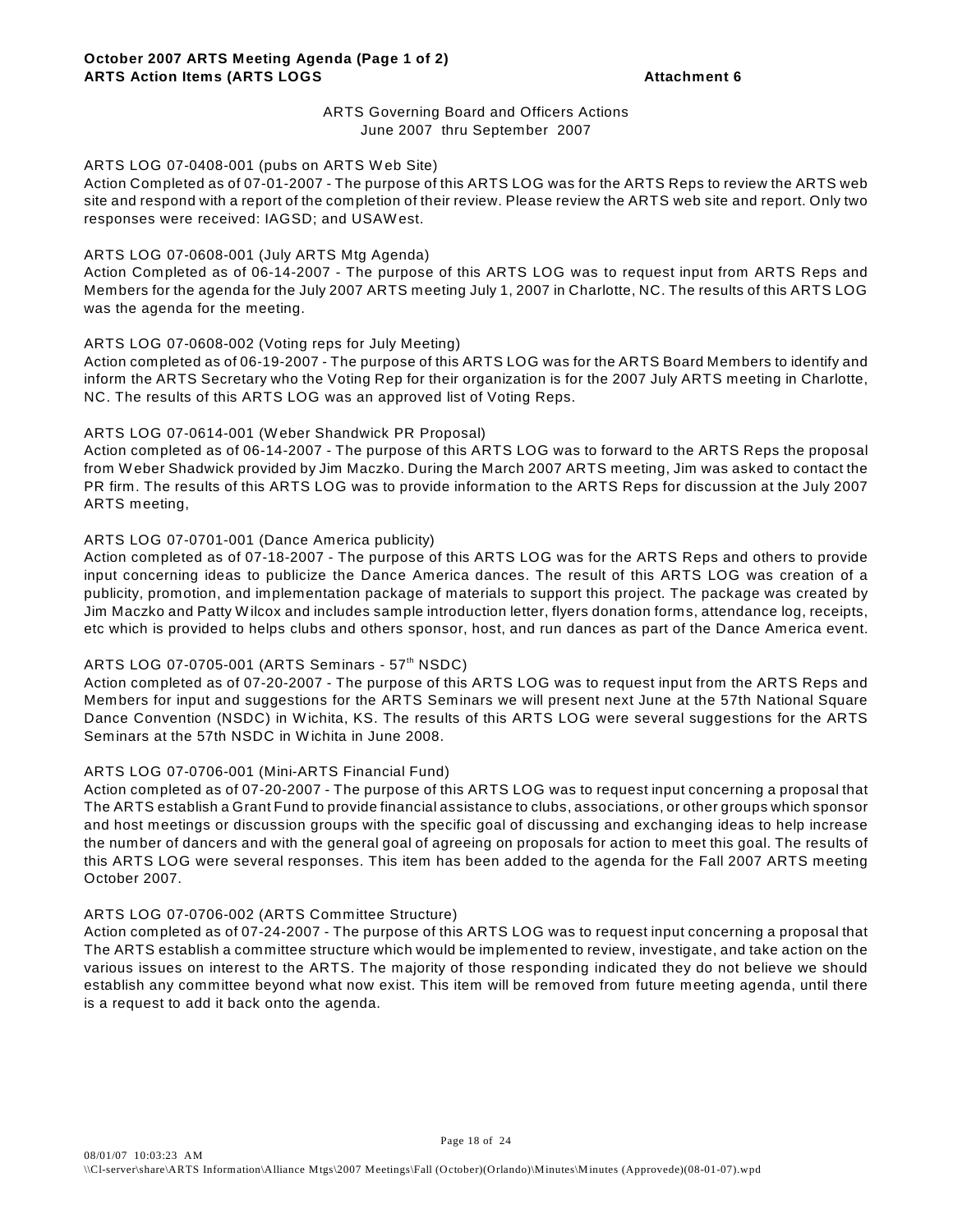#### **October 2007 ARTS Meeting Agenda (Page 2 of 2) ARTS Action Items (ARTS LOGS And Action Action Action Action Action Action Action Action Action Action Action**

#### ARTS LOG 07-0707-001 (RWJ Grant Request)

Action completed as of 07-18-2007 - The purpose of this ARTS LOG was to request the CALLERLAB ARTS Rep (John Marshall) to contact Gary Felton regarding the status of the grant request to RW J Foundation relating to a grant to The ARTS. FYI Mike Jacobs also talked with Gary on this subject. The results of this ARTS LOG was a report of a review of the original Proposal, the comments on the Proposal from the ACA, and the comments on the Proposal from the CALLERLAB Grant W riting Committee. The report was provided to the ARTS Reps.

#### ARTS LOG 07-0707-002 (Recruiting Plan W eb Site)

Action completed as of 08-09-2007 - The purpose of this ARTS LOG was to request the STATUS of the web site being designed by Ken Robinson to support the Recruiting Plan. The results of this ARTS LOG is a report from Ken indicating there has been no additional work on the Recruiting Plan web site. It appears that any additional work on this project will require a major effort by some volunteer(s) to research and provide the information to Ken for posting on the web site. The ARTS Secretary has no idea of who would do this work.

#### ARTS LOG 07-0707-001(A) (July ARTS meeting Minutes)

Action completed as of 08-09-2007 - The purpose of this ARTS LOG is for the ARTS Reps to review, discuss, and vote on the minutes of the July 2007 ARTS meeting held July 1, 2007 in Charlotte, NC. The results of this ARTS LOG were approval of the following MOTION:

MOTION: Be It Resolved That: The minutes of the July 2007 ARTS meeting be approved.

#### ARTS LOG 07-0712-001 (PR Proposal - Backgrounder)

Action completed as of 07-24-2007 - The purpose of this ARTS LOG was for the ARTS Officers to review and vote on a proposal that we begin negotiations with Kara Udziela (formerly with W eber Shandwick) for the completion of the "Backgrounder" portion of the proposal first submitted by W eber Shandwick in 2005. The ARTS Reps were provided a message to inform them of the status of our negotiations for a contract for completion of the Backgrounder work as discussed during the July 2007 ARTS meeting The results of this ARTS LOG was approval of the following MOTION by the ARTS Officers and Jim Maczko was asked to continue contact with W eber/Shandwick to begin negotiations: MOTION: Be It Resolved That: The ARTS will contact Kara Udziela to begin negotiations for a contract to produce Backgrounder information as first proposed by W eber/Shandwick in 2005.

#### ARTS LOG 07-0719-001 (RW J Grant Request - Review)

Action completed as of 08-09-2007 - The purpose of this ARTS LOG was to provide the ARTS Reps with the review comments regarding the Grant Request to the RW J Foundation which was originally drafted by John & Alitia Becker and submitted to the ARTS for convention. There were no responses to the Start ACTION message for this ARTS LOG. This item will be on the agenda for the Fall 2007 ARTS meeting in October.

#### ARTS LOG 07-0705-001 (#2) (ARTS Seminars - 57<sup>th</sup> NSDC)

Action completed as of 08-09-2007 - The purpose of this ARTS LOG was for the ARTS Officers to VOTE on the topics and staff for the ARTS seminars to be presented next June at the 57th National Square Dance Convention (NSDC) in W ichita, KS. The results of this ARTS LOG were approval of the staff (ARTS Officers & Jim Maczko & Jim W eber )and the titles (*ARTS and the Future of our Activity [THE RACE IS ON]* and *Tell Us What You Expect From ARTS [READY, SET, GO]*. The descriptions of these seminars need to be drafted.

#### ARTS LOG 07-0724-001 (ARTS Promo Presentation)

Action completed as of 07-24-2007 - The purpose of this ARTS LOG was to forward a Power Point presentation with information promoting The ARTS which was used during the 55th NSDC is San Antonio, TX to the ARTS Reps. The file was provided FYI.

Page 19 of 24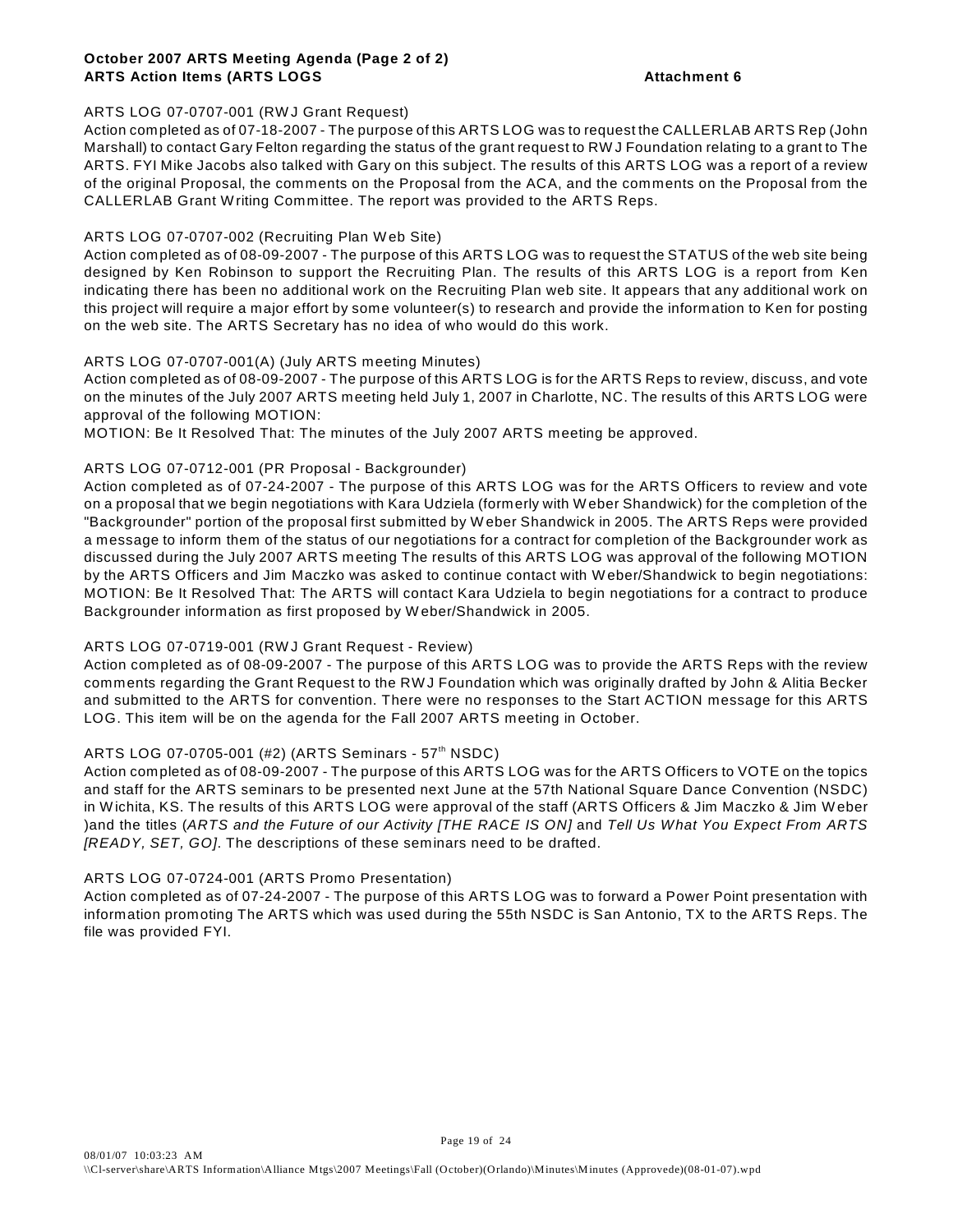#### **October 2007 ARTS Meeting Agenda (Page 1 of 1) Incentive Marketing Attachment 7 Incentive Marketing**

Incentive Marketing - USAW est Convention in Pocatello, ID Report to ARTS October 2007 Meeting in Orlando

Upon arriving to the USAW EST Convention on W ednesday, we handed out about 400 ARTS logo card invitations, inviting anyone to attend the Incentive Marketing seminar.

Since there were only about 175 of the "DANCE" pins remaining from the June Convention, we decided to invite people to the seminar to receive their pin (in June we had given out the pins ahead). Thursday's session packed the room with 50 people. The seminar was scheduled in the program book for Thursday and Friday, but we had asked to do it just Thursday; however, since there wasn't room for everyone, we were requested to do it again on Friday, which we did. It lasted about an hour both times. In the end, nearly 15% of the Convention attendees came to the seminar.

The main emphasis of the Incentive Marketing seminar in our minds, had to be reinterated several times---that this is not a recruiting program (there is much information about this available already), but it is a program to give incentives and record activities to encourage recruitment, etc. And based on feedback from ARTS members, some documents were prepared that better showed how the online database would look and work. In the presentation, we used the example documents to explain this, and limited the point generation to just verifyable recruiting activities:

- 1. Obtaining names and numbers
- 2. Getting someone to class
- 3 Completing class
- 4. Joining a club
- 5. Coordinating a class
- 6. Angeling a class at least 50% of the sessions

The example of points was rationalized to be consistant with credit card points. W e didn't ask for any input about how to change what we already had. A number of people expressed that they do use some kind of incentives within their club to help in their efforts. There was some agreement that it might be best to have some local groups use the system first to see how it works. Is it easy to use? W ould people take the time to log on and update what they have done? W ould people understand what they were doing, and how to do it? Could we get feedback from the users? W hat could we use as incentives? In each session, 3 people agreed to take a CD with the examples and see how it would work in their environment. Yet to do is to see if Ken Robinson can create the online form that we designed as an example, and talk to the ones who said they would look at how they could use the system.

We agreed with Jim Maczko that the session went well, and we would be willing to present it in Wichita at the 57th NSDC if they wanted us. It would be decided later whether we could attract the full room without the expense of the pins. Subsequently, we met Lanny W eaklend, telling him about our success in Pocatello. Apparently, Lanny and Carol are the ones lining up the educational program for the 57th NSDC, and they wrote to us at the end of August. asking if we would be willing to do the seminar. W e agreed, proposing that the name of the session will be called "Marketing Incentives"; we feel this more reflects the seminar's purpose. W eaklends sent their recommendations to the Education Chairman, and we have not heard back about the final schedule.

#### The questions at this time are:

1. Assuming we are on the seminar schedule, does ARTS want us to continue to represent ARTS? (in the interest of square dancing, we are more than happy to do this!)

2. W e would like to use pins again (along with the ARTS logo invitations), but if ARTS is willing, we would like to make the pins read "DANCE for LIFE". The cost would be about \$1350 for those pins, plus some for printing logo cards and handouts. If we remake the original "DANCE" pins, the cost might be a little less, and we might be able to order fewer than 1,000, because the template is already made.

Respectfully submitted,

Jim & Judy Taylor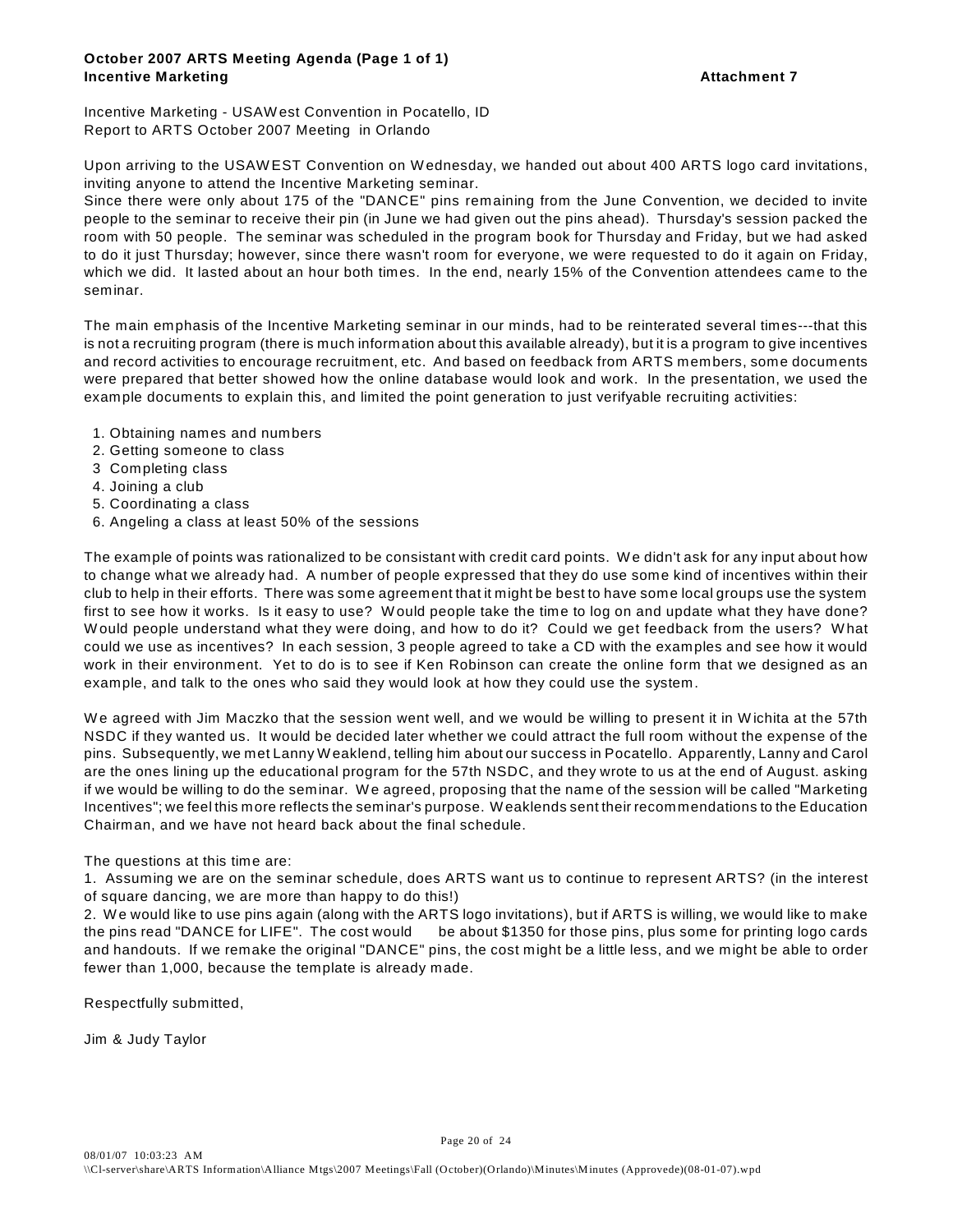### **ARTS TRAVEL REPORT**  $01/01/07 - 10/09/07$

**Total Bookings**  $31$ Bookings with Commission pending 2 Total Commission pd or to be pd \$314.27

If only 10 times the booking we could receive \$3,142.70 If only 20 times the booking we could receive \$6,285.40 If only 50 times the booking we could receive \$15,731.50

310 Bookings 620 Bookings 1550 Booking

How can we promote the ARTS Travel web site?

The ARTS Surveys shows that Dancers:

Stay in hotels 44,573 nights annually. Take 6,635 air flights annually.

Should we advertise? Where and how? Should we pay to ad

**Jim Weber ARTS Travel Coordinator**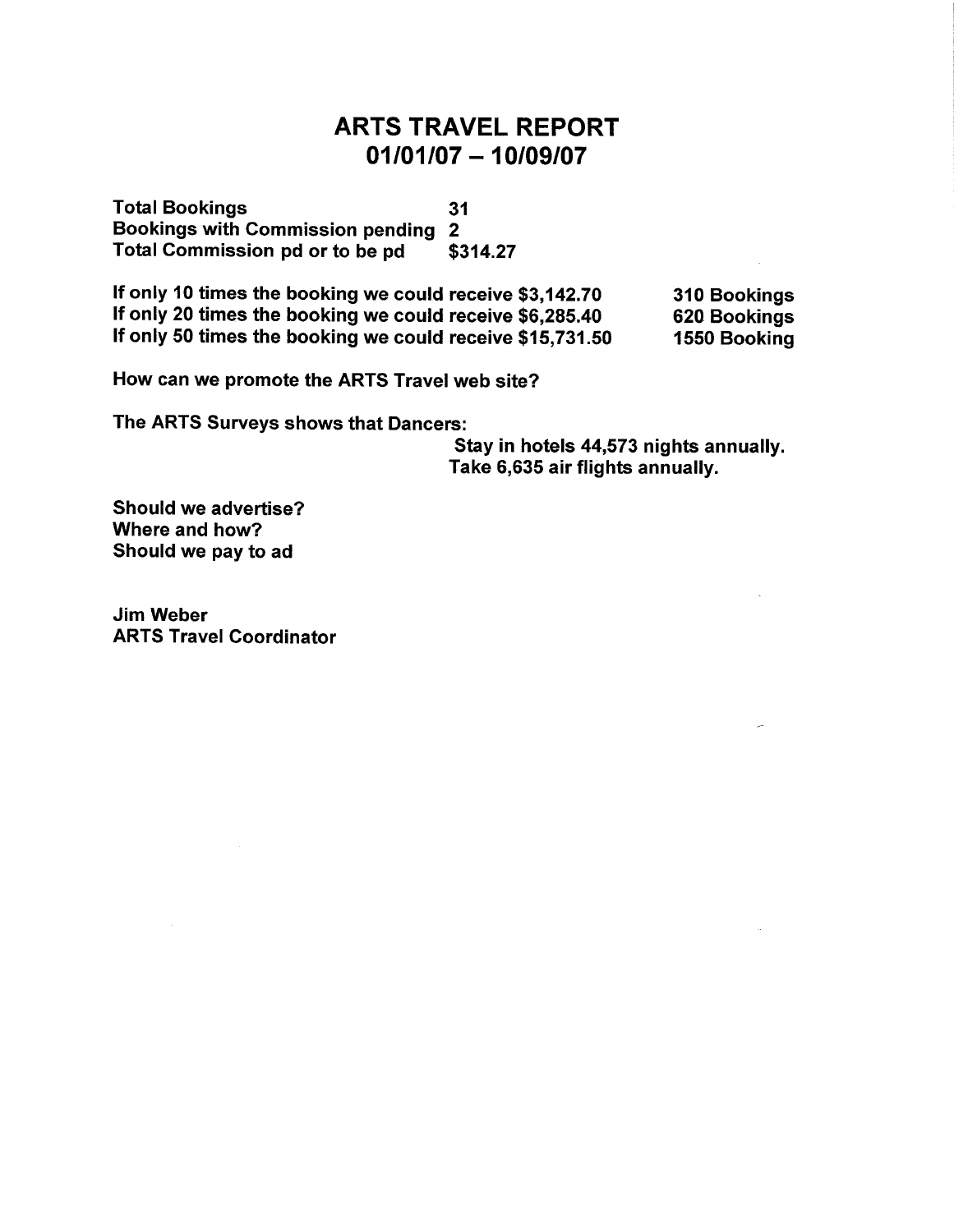## **Welcome To**

# **Clubre Dance AMERICA**

| <b>Who Square</b><br><b>Dances</b>                           | <b>Today Square</b><br><b>Dance Music</b>     | Photos                                |
|--------------------------------------------------------------|-----------------------------------------------|---------------------------------------|
| <b>Square Dancing is</b><br>Set to Music<br>Frendship        | <b>Square Dancing is Good</b><br>for You      | Learn How to Square<br>Dance          |
| <b>Where To Dance</b>                                        | <b>History of Square</b><br>Dancing           | <b>Dance Attire and Dress</b><br>Code |
| <b>Toll Free Number</b><br>$\parallel$ 1-866-445-ARTS (2787) | <b>Winning Ways Success</b><br><b>Stories</b> | <b>Handicaple Dancing</b>             |

### This site is sponsored by the Alliance of Round, Traditional and Square - Dance

## **ARTS-DANCE**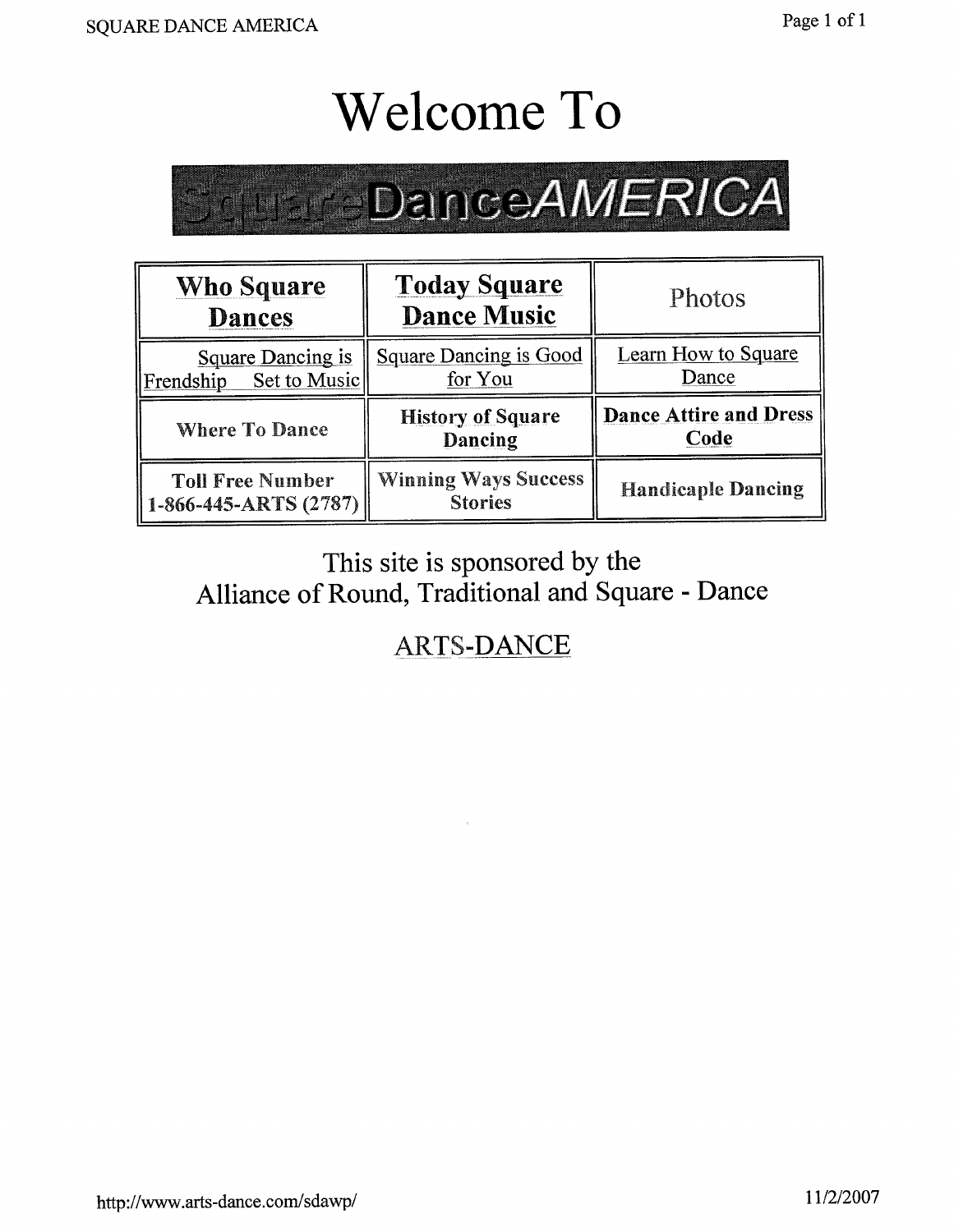

This site is under Construction

| <b>Who Round</b><br><b>Dances</b>         | <b>Today Round</b><br><b>Dance Music</b> | Photos                      |
|-------------------------------------------|------------------------------------------|-----------------------------|
|                                           | Dancing is Good for You                  | Learn How to Round<br>Dance |
| <b>Where To Dance</b>                     | <b>History of Round</b><br>Dancing       |                             |
| <b>Toll Free Number</b><br>1-866-455-ARTS |                                          |                             |

This site is sponsored by the Alliance of Round, Traditional and Square - Dance

**ARTS-DANCE**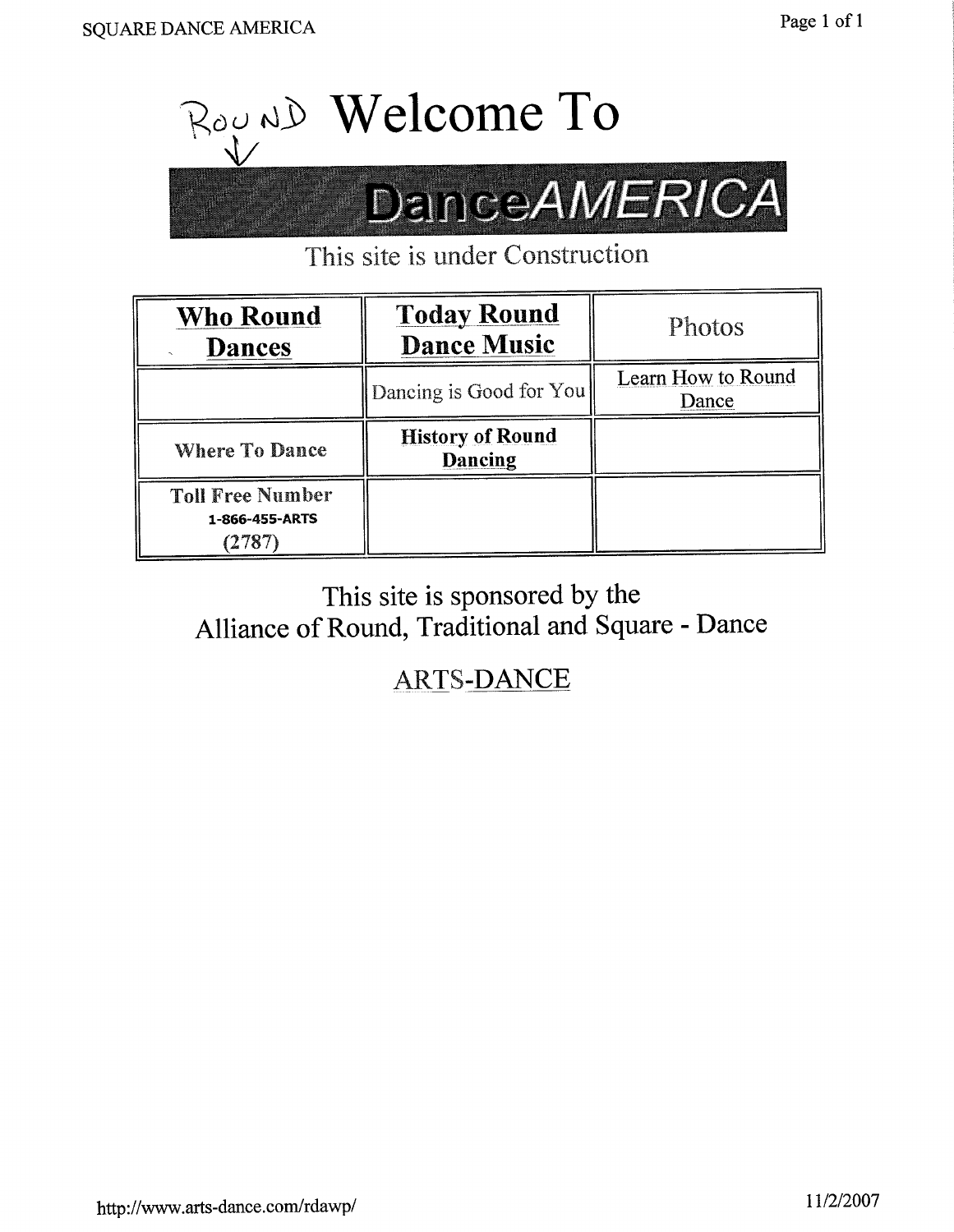## CONTRA Welcome To

# **DanceAMERICA**

This Page Is Under Construction

| <b>Who Contra</b><br><b>Dances</b>                  | <b>Today Contra</b><br><b>Dance Music</b> | Photos                       |
|-----------------------------------------------------|-------------------------------------------|------------------------------|
|                                                     | Dancing is Good for You                   | Learn How to Contra<br>Dance |
| <b>Where To Dance</b>                               | <b>History of Contra</b><br>Dancing       |                              |
| <b>Toll Free Number</b><br>1-866-455-ARTS<br>(2787) |                                           |                              |

## This site is sponsored by the Alliance of Round, Traditional and Square - Dance

**ARTS-DANCE**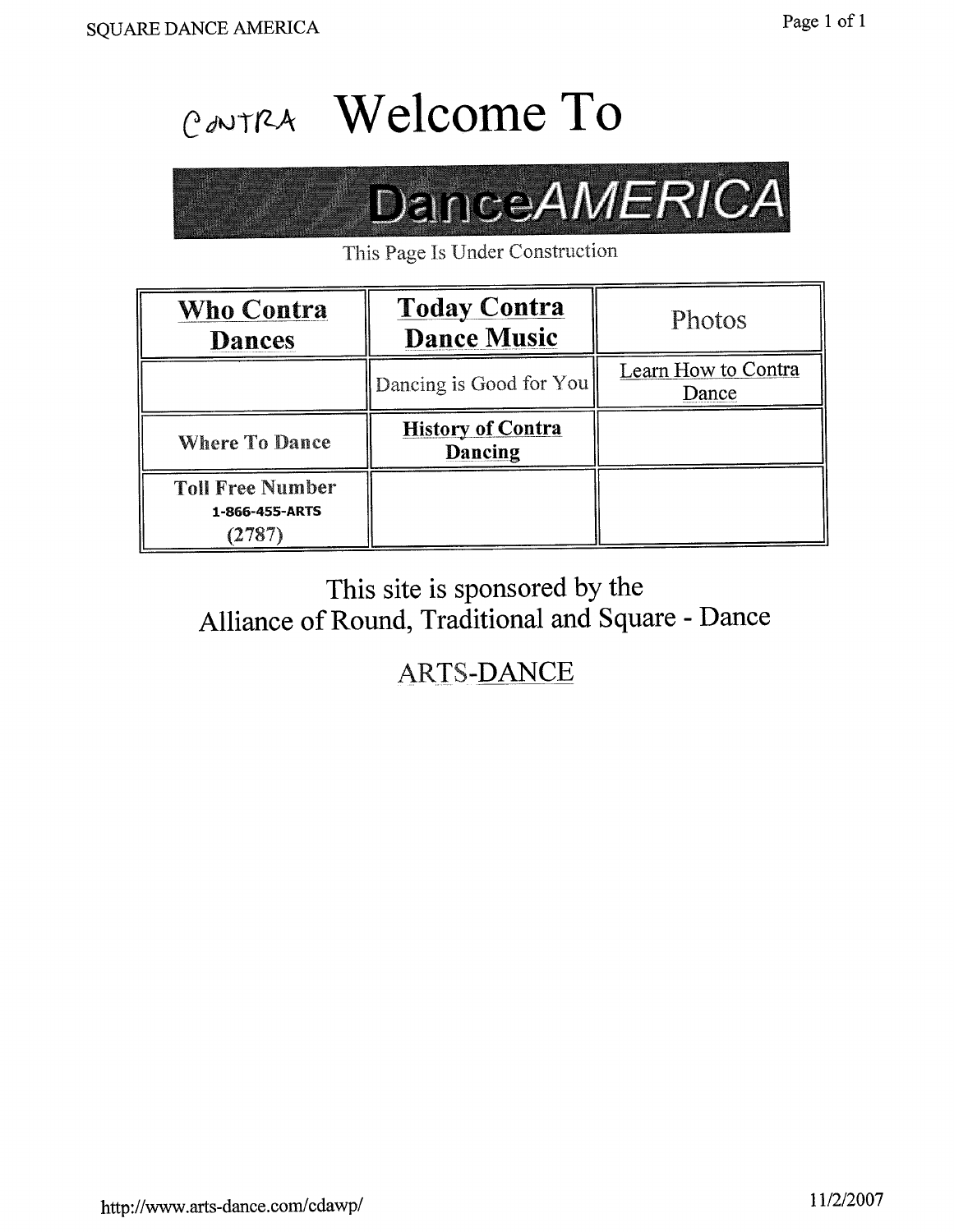#### **GUIDELINES FOR IOWA FEDERATION OF SQUARE & ROUND DANCE RECRUITMENT GRANT PROJECT**

#### **DESCRIPTION:**

A yearly program funded by the Iowa State Square and Round Dance Federation to help local clubs survive by helping them with financial aid for classes. This program will be reconsidered and approved each year before June 1 and voted on by the general body for approval at the May-June meeting following the convention.

#### **Who determines how much can be applied to this program yearly:**

Current state treasurer, current state president and immediate past state president.

#### **Who would be eligible:**

All clubs who are members in good standing of a federation / association, who in turn pay dues to the Iowa State Square and Round Dance Federation.

#### **Review Committee:**

Current state treasurer, current state president, and immediate past state president will review the applications.

#### **Terms:**

The clubs applying can receive up to 50% of their total costs up to a maximum of \$300.00 with the club matching this amount. If a club is unable to meet the 50% matching requirement, a higher amount will be considered by the review committee. (See How do they apply for the grant). Clubs making requests WILL remain confidential to everyone except the review committee.

#### **What can the money be used for:**

- 1) Hall Rent (NO FOOD) for classes.
- 2) Callers/Cuers/Instructors teaching beginning classes.
- 3) Advertising for classes

#### **How do they apply for the grant?**

The club officers MUST complete the Iowa State Square and Round Dance Recruitment Grant form, which can be obtained from any of the state officers. A complete club financial statement for the past 12 months MUST be submitted with the grant application. All applications must be received before February 1<sup>st</sup>. Applications should be submitted to the current State President.

#### **Payment:**

A final financial statement for the classes MUST be submitted to the state treasurer within 30 days of completion of classes so payment can be made to the club.

The funds must be distributed by the end of May if applied for and approved.

If a club can not afford 50% of the class cost, a check for half the approved amount will be issued at the time the application is approved, with the remainder being paid at the completion of classes.

Page 23 of 24